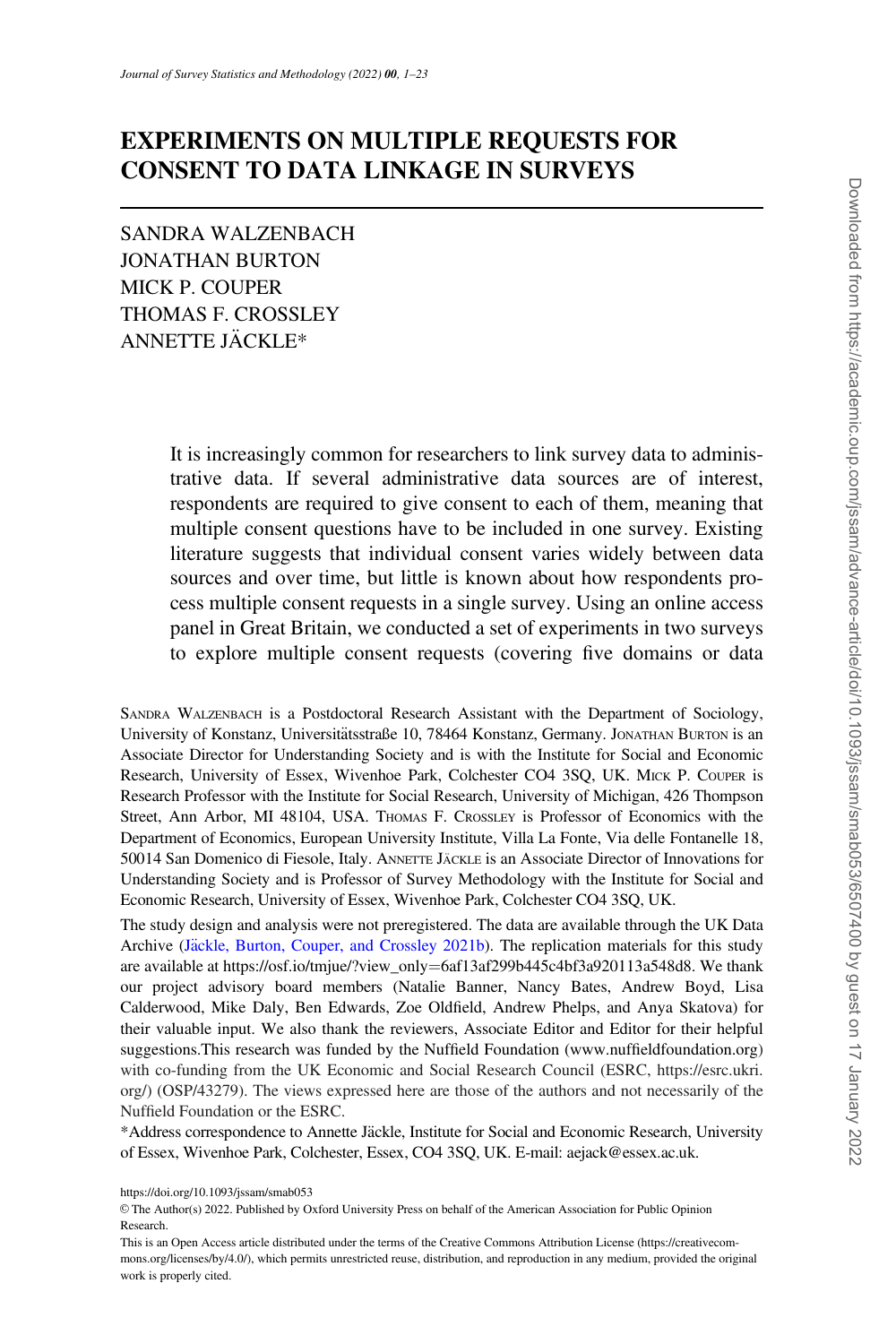sources). In the first study, we experimentally varied the format of the request, testing three versions: (1) a sequence of pages (with one response per domain), (2) all five requests on the same page (with one response per domain), and (3) a single request (with one joint request covering all five domains). We also varied the order of the domains. We find that average consent rates do not differ by format, but asking a lesssensitive or easier-to-comply request first yields slightly higher average consent rates than asking a more sensitive request first. We repeated the order experiment in a second study, using an independent sample from the same panel, and adding two more order conditions. We find average consent rates are not affected much by order, but the consent to individual domains is affected by order. However, we fail to replicate the pattern of consents found in the first study. We conclude that the order in which multiple consent requests are asked does matter, but in complicated ways that depend on the particular outcomes in which one is interested. Objective knowledge and subjective comprehension of the consent process, and confidence in the decision are largely unaffected by format or order.

KEYWORDS: Administrative data; Data linkage; Informed consent; Multiple requests; Record linkage.

### Statement of Significance

We conducted several experiments in two surveys in an online access panel to give practical guidance on how to ask for multiple data linkage consents within one survey. Our survey experiments examine five different administrative data sources. To the best of our knowledge, we have conducted one of the very few studies that so far have analyzed order effects in multiple consent requests, and the only one that has experimentally manipulated different presentation formats. In addition, we provide insights into the respondents' objective and subjective knowledge of the consent process, confidence in the decision, and response time. Our results suggest that format does not matter much for our key outcomes. However, the order in which a series of linkage consent requests is made affects both overall rates of consent and consent rates to individual domains.

### 1. INTRODUCTION

With advancements in technology and analysis methods, in recent years researchers have been faced with many potential new data sources that can be linked to survey data. These include social media data, transaction data, and sensor data. Our focus is on administrative records (namely, tax and income,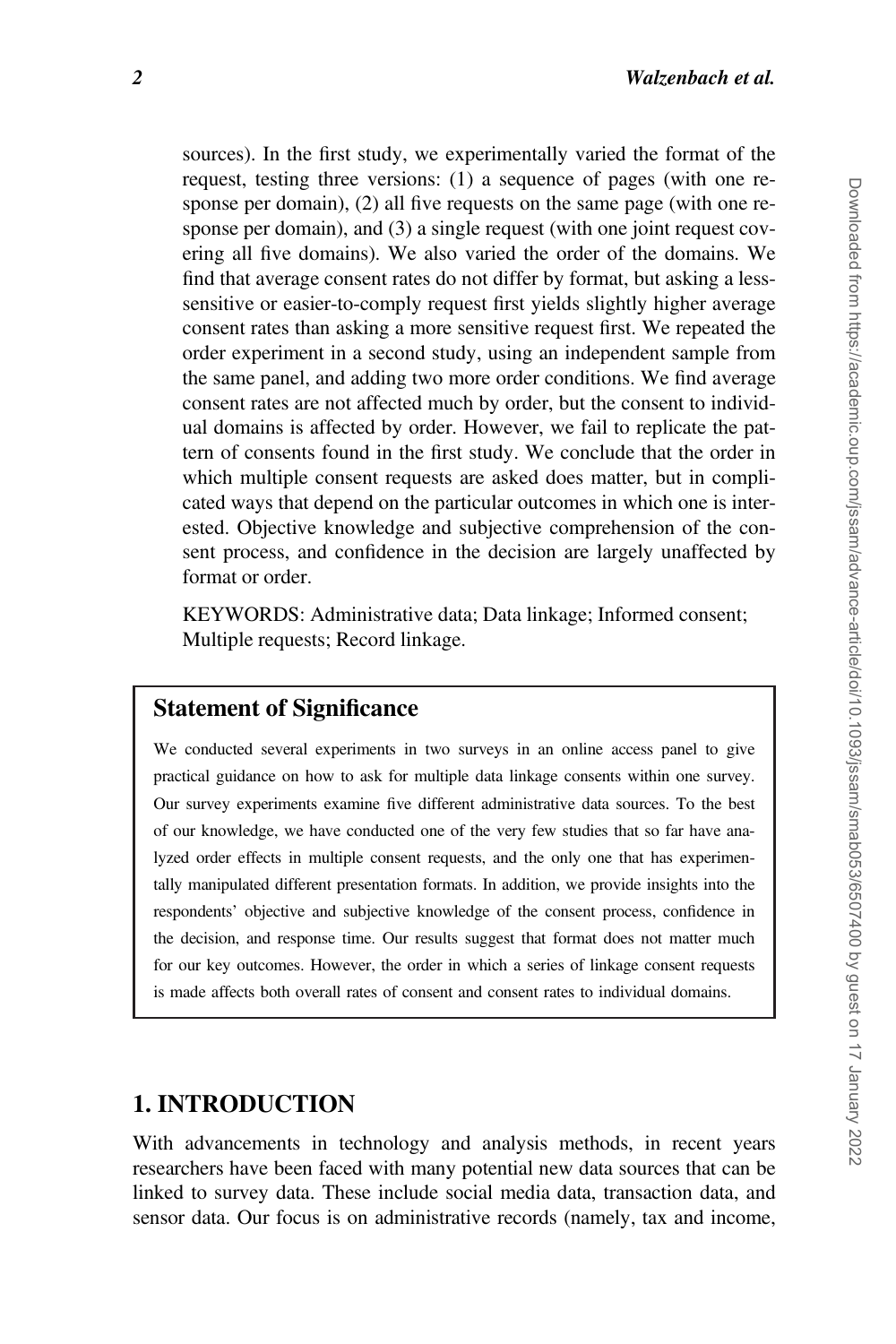pension, energy consumption, education, and health records), typically held by government departments. Administrative records are increasingly becoming accessible to researchers and integrating longitudinal survey and administrative data provides wide-ranging opportunities for new research [\(Benzeval,](#page-20-0) [Bollinger, Burton, Couper, Crossley, et al. 2020](#page-20-0)). For the two data sources to be combined they need to be linked and—except in the case of some government surveys—respondents must consent to such linkage. Consent, and more specifically informed consent, is a necessary requirement for exploiting the power of integrated data to address important research questions and policy issues.

While there is a growing body of research on differences between consenters and non-consenters, and emerging studies on how best to ask respondents for consent, little is known about multiple requests for linkage consent in a single survey. This paper presents evidence from several survey experiments that were designed to find out if respondents' consent can be maximized by presenting the consent requests in a certain order or format (e.g., on the same versus on separate pages). These order and format effects are examined with respect to three different outcomes: average consent rates, share of respondents who refused or agreed to all requests, and the consent rates for each domain over an individual sequence of consent requests. Additional outcomes include objective and subjective measures of knowledge, that is, how informed the consent is. The paper also touches on how respondents process such requests and which mechanisms might explain the patterns we find.

## 2. PREVIOUS RESEARCH AND BACKGROUND LITERATURE

So far, methodological research on data linkage has largely focused on single consent questions. Previous research has shown that the probability of consent varies by topic matter ([Sakshaug, Couper, Ofstedal, and Weir 2012\)](#page-21-0), between interviewers ([Korbmacher and Schroeder 2013](#page-21-0); [Sakshaug, Tutz, and Kreuter](#page-21-0) [2013\)](#page-21-0), and even within respondents over time [\(Weir, Faul, and Ofstedal 2014](#page-22-0); [J](#page-20-0)äckle, Beninger, Burton, and Couper 2021a). This evidence suggests that people do not have strong fixed views on consent and that the decision to consent can be influenced by features of the request. However, studies examining what influences the decision to consent have had limited success. Findings on the effects of respondent characteristics on consent are inconsistent [\(Sakshaug](#page-21-0) [et al. 2012;](#page-21-0) [Sala, Burton, and Knies 2012](#page-21-0)), as is evidence of the effects of interviewer characteristics ([Sala, Knies, and Burton 2014\)](#page-22-0). One consistent finding is on mode, with web surveys yielding substantially lower levels of consent than interviewer-administered surveys (Sakshaug, Hülle, Schmucker, and [Liebig 2017;](#page-21-0) [J](#page-20-0)äckle, Beninger, Burton, and Couper 2021a).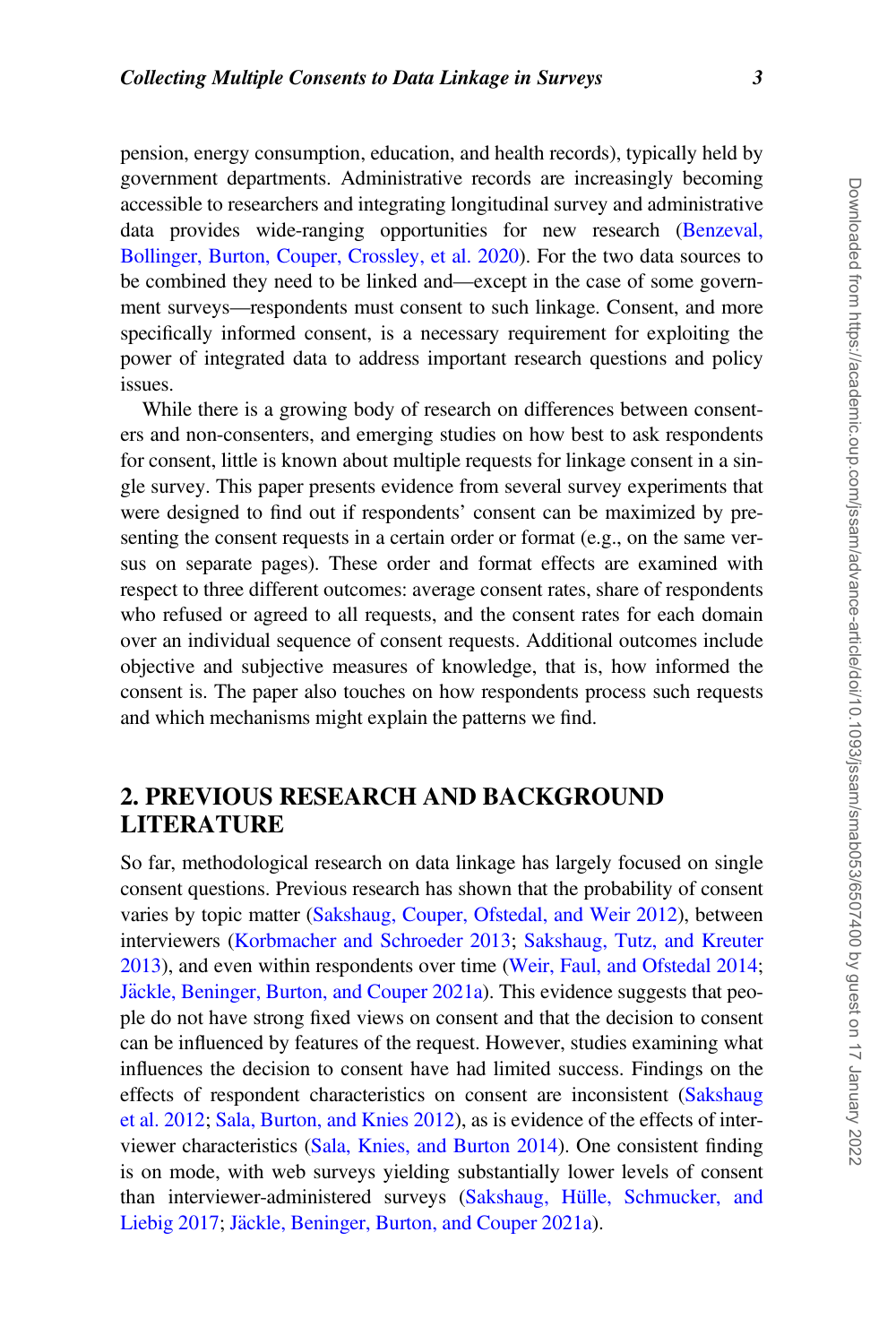Experimental studies examining how the consent question is worded [\(Pascale 2011;](#page-21-0) [Sakshaug et al. 2013](#page-21-0)), or whether it is asked in an earlier or later wave of a panel survey ([Sala et al. 2014;](#page-22-0) [Eisnecker and Kroh 2016\)](#page-20-0) found no effects. Asking for consent after a module of questions related to the content of the data to be linked increases consent compared to asking at the end of the questionnaire [\(Sala et al. 2014\)](#page-22-0), and asking it at the beginning of the survey rather than the end has a positive effect ([Sakshaug, Schmucker, Kreuter,](#page-21-0) [Couper, and Singer 2019](#page-21-0)). Several experiments have varied the framing of the request, with mixed results and generally modest effects (see [Sakshaug et al.](#page-21-0) [2013;](#page-21-0) [Sakshaug, Wolter, and Kreuter 2015](#page-21-0); [Kreuter, Sakshaug, and](#page-21-0) [Tourangeau 2016](#page-21-0); [Sakshaug, Stegmaier, Trappmann, and Kreuter 2019](#page-21-0); [Sakshaug et al. 2019](#page-21-0)).

Research on multiple consent requests within one questionnaire is still very rare. One recent exception is a survey experiment on order effects by [Wei](#page-22-0)ß[,](#page-22-0) Beuthner, Silber, Keusch, Menold, and Schröder (2019), who hypothesized a possible fatigue or ceiling effect: "As respondents do not know how many data linkage requests they will see, they might be willing to consent to the first ones, and then reach a critical point where they are not willing to share more information. Besides such a ceiling effect, every question is an additional intrusion into privacy, so that also the contextual sensitivity of the request might increase with each question" (p. 2). They tested consent to seven different data types (e.g., administrative data, sensor data, social media data, biomeasures) in an opt-in panel. For each domain, asking that domain first resulted in higher consent rates than asking that domain later in the sequence.

[Thornby, Calderwood, Kotecha, Beninger, and Gaia \(2018\)](#page-22-0) conducted a qualitative study on how to present multiple consent requests for administrative data linkage. They provide interesting anecdotal evidence on variables that increased reported consent in their qualitative interviews: trust, sensitivity, perceived benefits, being given assurances, the feeling of having "nothing to hide," and a linkage request referring to already collected data rather than data to be collected in the future. In addition, the authors give a hint that fatigue is a response mechanism worth thinking about in the context of multiple consent questions. They report decreasing levels of invested cognitive effort over the consent sequence. However, their study does not provide any quantitative data on trust and sensitivity levels, size of effects on consent, or the relative importance of variables.

Given the paucity of research on multiple consent requests in surveys, are there other literatures that may inform our expectations of the effects? There is a relatively large literature on sequential requests in social psychology (see [Dillard 1991](#page-20-0)). Two well-studied mechanisms within this literature are foot-inthe-door (FITD) and door-in-the-face (DITF). FITD can be traced back to the research on "compliance without pressure" by [Freedman and Fraser \(1966](#page-20-0), p. 195) who posited that "once a person has been induced to comply with a small request he is more likely to comply with a larger demand." The effect is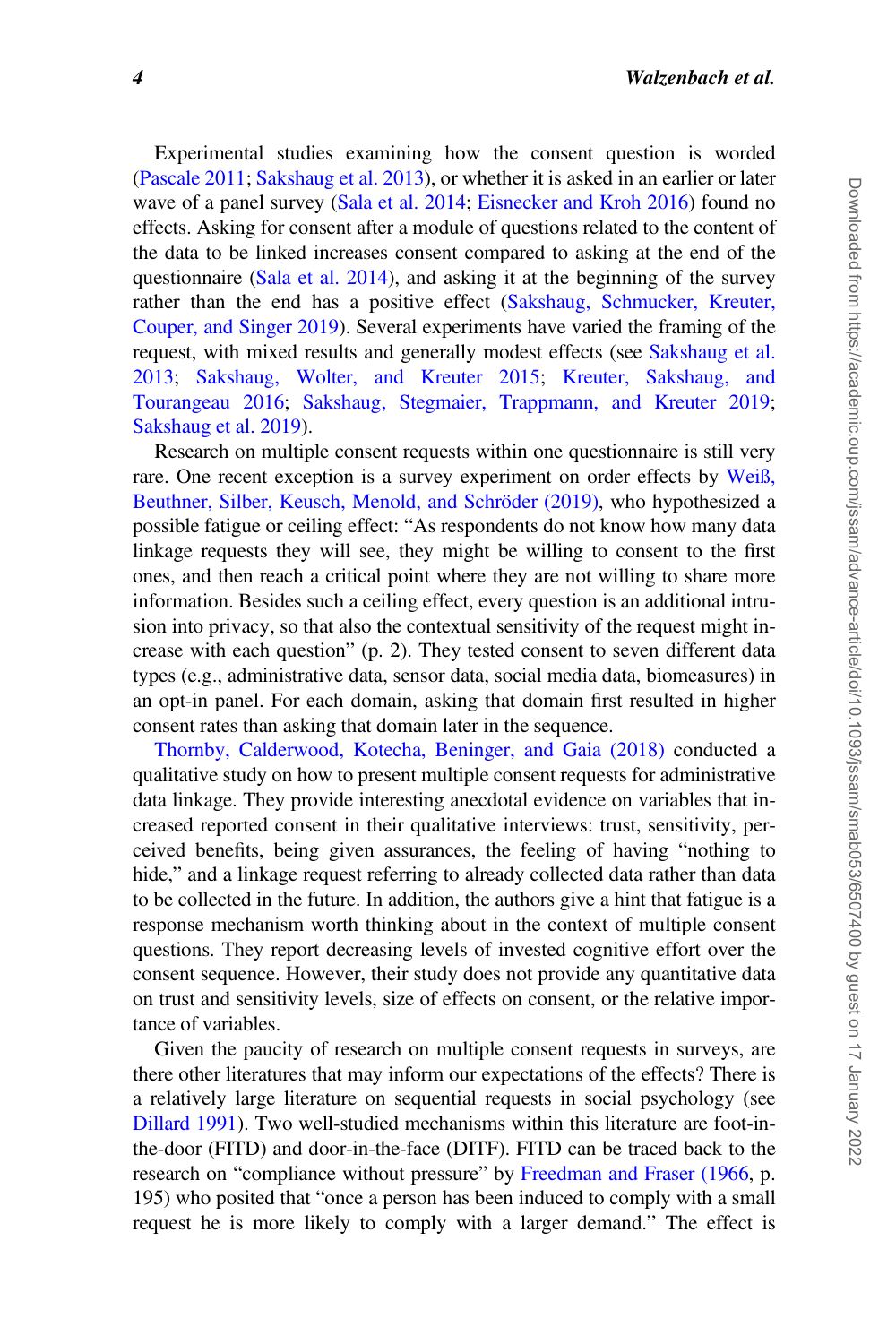generally explained in terms of self-perception theory (see [Bem 1972\)](#page-20-0): complying with an easy or small request engenders the perception of being a cooperative person, which leads to compliance with larger subsequent requests [\(Guadagno, Asher, Demaine, and Cialdini 2001\)](#page-20-0). In contrast, DITF posits that "a request made is more likely to be agreed to if preceded by the offer and re-fusal of a more expensive one" [\(Cialdini, Vincent, Lewis, Catalan, Wheeler,](#page-20-0) [et al. 1975](#page-20-0)). See [Dolinski \(2011\)](#page-20-0) for a fuller discussion of these two mechanisms.

These two contrasting views have generated a lot of research, including several meta-analyses, on the conditions under which one or the other is likely to prevail. All in all, empirical findings are inconsistent and sometimes contradictory (see [DeJong 1979;](#page-20-0) [Beaman, Cole, Preston, Klentz, and Steblay 1983](#page-20-0); [Dillard, Hunter, and Burgoon 1984](#page-20-0); [Fern, Monroe, and Avila 1986](#page-20-0); [Burger](#page-20-0) [1999;](#page-20-0) [Pascual and Gu](#page-21-0)éguen 2005).

Several FITD experiments have been conducted in a survey setting [\(Reingen and Kernan 1977](#page-21-0); [Allen, Schewe, and Wijk 1980](#page-19-0); [Hansen and](#page-20-0) [Robinson 1980;](#page-20-0) [Furse, Stewart, and Rados 1981;](#page-20-0) [Groves and Magilavy 1981](#page-20-0); [Kamins 1989;](#page-21-0) [Poon, Albaum, and Evangelista 1999](#page-21-0); [Gu](#page-20-0)é[guen 2002](#page-20-0); [Sperry,](#page-22-0) [Siler, and Mull 2018](#page-22-0), but we know of only one application that analyses multiple related requests and hence resembles our study. [Acquisti, John, and](#page-19-0) [Loewenstein \(2012\)](#page-19-0) varied the order of intrusiveness of sensitive questions to examine the effect on disclosure. They argued (p. 161) that "altering the order of intrusiveness of a set of questions is akin to asking respondents to comply with requests of different magnitude and therefore is comparable to the literature on 'foot-in-the-door' (FITD) ([Freedman and Fraser 1966\)](#page-20-0) or 'door-in-theface' (DITF) techniques ([Cialdini et al. 1975\)](#page-20-0)." Contrary to the FITD expectation and the prevailing survey literature advocating for starting with lesssensitive questions, their results suggest that "beginning with milder questions only to move toward more intrusive questions may actually elicit lower overall willingness to divulge" [\(Acquisti et al. 2012](#page-19-0), pp. 172–173).

To what extent are these mechanisms relevant for the multiple consent request situation? First, almost all of these studies examine a pair of requests, where only the second one is the outcome of interest. However, in the linkage consent setting, the goal is to maximize consent across all requests. Second, the first request in most DITF experiments is designed to be sufficiently large that most people will decline, generating reciprocal concessions when a smaller second request is made. In our case, the requests are all of relatively similar magnitude. Nonetheless, consistent with Acquisti and colleagues, we view the psychological literature on sequential requests as relevant to our research.

In summary, both the social psychological and survey literature suggest that the order in which the consent requests are made is likely to matter. Prior research on questionnaire design also suggests that the format of presentation should matter, but it is less clear on what the expected effects are. We focus on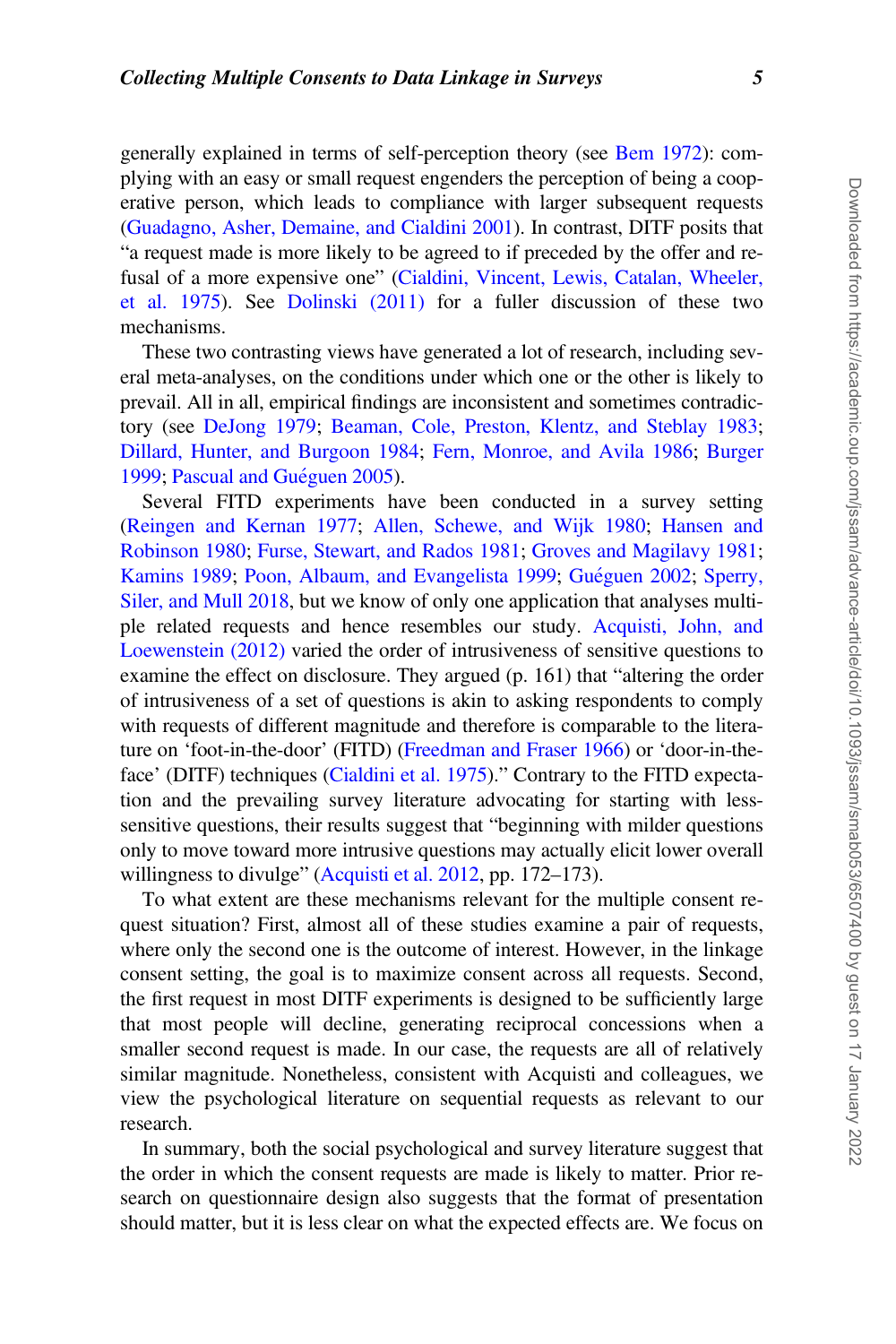these two elements of multiple consent requests. We formulate our specific research questions and expectations below.

## 3. RESEARCH QUESTIONS AND EXPECTATIONS

Given how little conceptual or empirical work has focused on sequences of similar requests within a single survey, our experiments were not designed with explicit hypotheses in mind, but are instead exploratory. Following the review of relevant literature above, we focus on three research questions.

RQ1: What effect does order of the requests have on consent rates and other outcomes?

From prior studies we know that average consent rates vary by data domain, meaning that data linkage requests differ in how readily respondents comply with them. Respondents' perceptions of the requests might be affected by a number of factors, including the sensitivity of the information held by the data holder, knowledge of the data holder and the data it has, trust in the data holder, the risk of disclosure, etc. We expect that starting with an easier-tocomply request (with higher average consent rates in prior studies) may lead to greater overall compliance relative to starting with a harder-to-comply request (with lower average consent rates in prior studies).

RQ2: What effect does format of the requests have on consent rates and other outcomes?

We focus on the three alternative formats outlined above and described in more detail below. These formats differ in whether the five consent requests are revealed one by one (sequence of pages) or at the same time (same page). Also, there is one version in which the respondents give one joint answer (single request) instead of answering individually to each request. Revealing each consent in turn may result in higher consent rates to the initial request, but lower rates for later requests, as the FITD nature of the requests becomes apparent. Showing all five requests at once but still letting respondents consent to each individually may encourage respondents to consent to some but not all. A single yes/no request is the easiest to answer, but the decision may exceed some cumulative threshold, being seen as a bigger "ask" overall. Given the diversity of possible mechanisms and the paucity of previous research on multiple consent requests, we did not have specific expectations about which format would yield higher rates of consent, both overall and to individual data domains.

RQ3: What mechanisms explain the effects of consent request order and format?

Our research design was not set up to explicitly test the competing mechanisms (i.e., both FITD and DITF would predict higher consent to later items),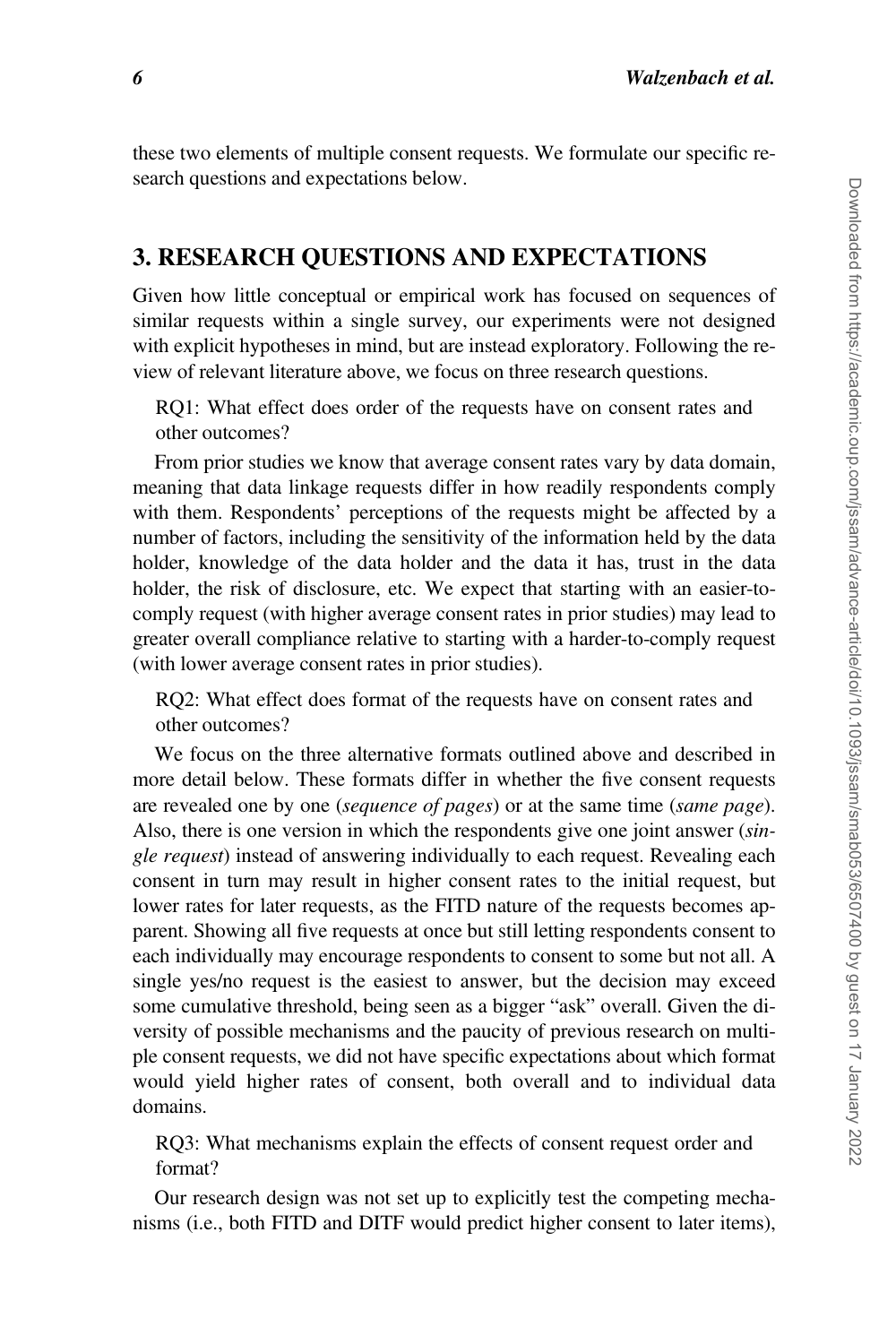but we can use these to help understand the results we obtain. As noted above, we expect that starting with an easier-to-comply request may lead to greater compliance with later requests (the FITD effect). We also expect to see a decline in consent across individual consent questions (regardless of order), suggesting a possible fatigue effect. With regard to format, we did not have clear expectations.

## 4. OUTCOMES OF INTEREST

When examining multiple consent requests, there are several outcomes of interest. Which one is most important depends on the goals of the specific research project. Should the average consent rate across all domains be maximized? Or do we want to minimize the share of respondents who do not agree to any type of linkage? Alternatively, we might want to maximize the consent rate in a specific consent domain. It is quite obvious from this example that there is not one most informative outcome, but several that might be affected by design choices in different ways. As a result, we analyze the effects of question order and format with regard to three different consent outcomes:

- the average consent rates
- the share of respondents who said YES or NO to all five requests
- the patterns of individual consent rates

It is only in the last of these analyses that we can explore the underlying mechanisms of order effects.

In addition to obtaining record-linkage consent, it is important from a research ethics perspective that such consent is informed. Thus, as secondary outcomes, we also examine the effect of the experimental manipulations on indicators of objective and subjective comprehension and confidence, time taken to answer the consent questions, and whether respondents consulted additional materials describing the linkage process.

We conducted two sets of experiments. Given that the second experiment was designed to further explore some of the findings from the first experiment, we describe each of the experiments in turn.

### 5. EXPERIMENT 1

#### 5.1. Data Source and Experimental Design

Experiment 1 was implemented in the online access panel PopulusLive (see [https://www.populuslive.com/\)](https://www.populuslive.com/). This is a non-probability online panel which had around 130,000 active sample members at the time, who are recruited through web advertising, word of mouth, and database partners. Invitees were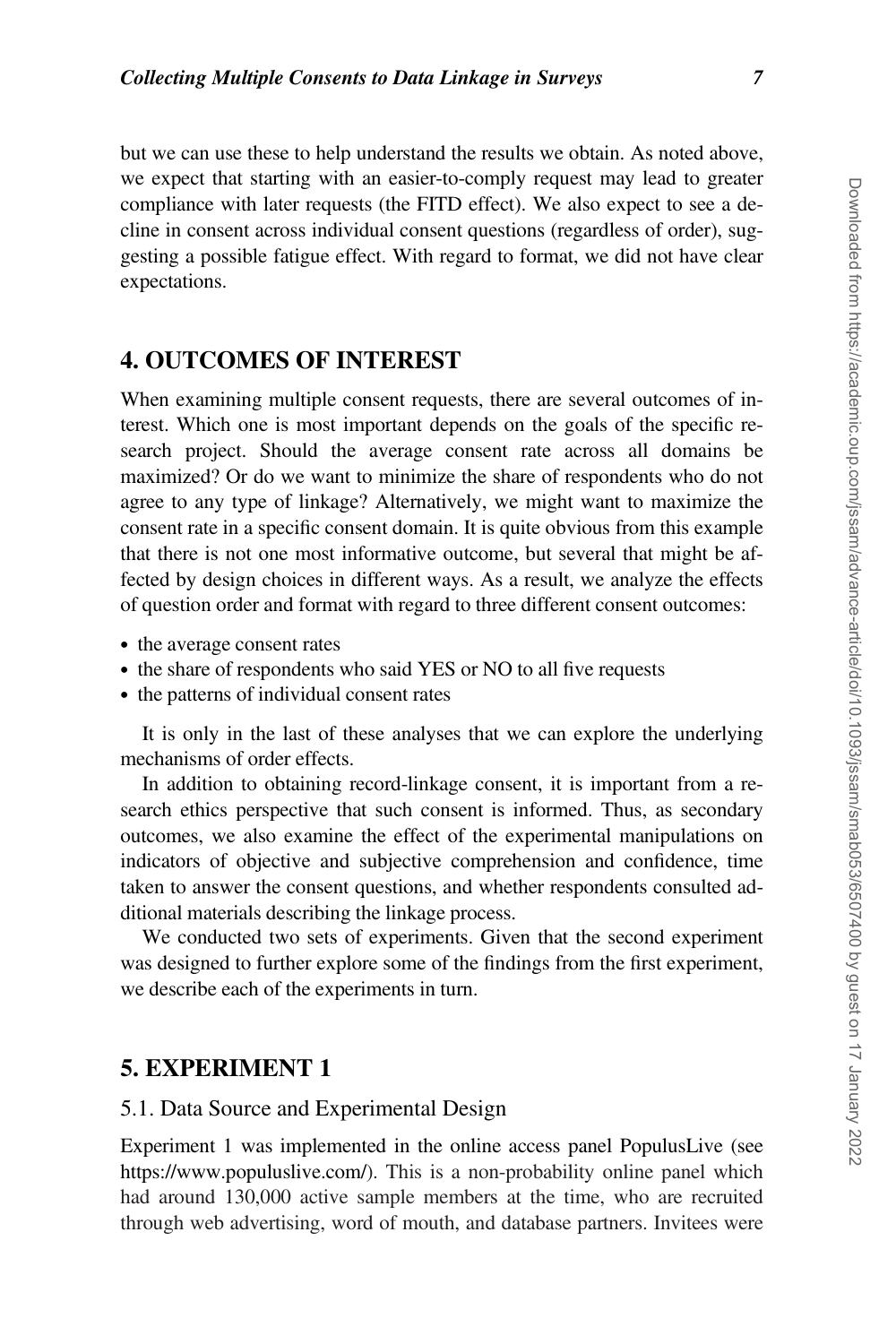restricted to residents of Great Britain and quotas based on age, gender, and education were set to match the characteristics of the Understanding Society Innovation Panel sample.<sup>1</sup> Once the target number of respondents for a quota was reached, the survey was closed to further respondents with that characteristic.

The implementation of these surveys was led by NatCen Social Research, in collaboration with the PopulusLive panel. Respondents were asked permission to link their survey data with five different administrative data sources: HM Revenue and Customs (HMRC; tax data), Department for Work and Pensions (DWP; benefit and pensions data), Department for Business, Energy and Industrial Strategy (BEIS; household energy data), Department for Education in England (DfE) and equivalent departments in Scotland and Wales (EDUC; education data), and National Health Service (NHS; health data).

We employed a  $2\times 3$  experimental design, varying both the order and format of the consent requests, as described earlier. With regard to order, we tested two sequences:

- HMRC—DWP—BEIS—EDUC—NHS ("HMRC first")
- NHS—EDUC—BEIS—DWP—HMRC ("NHS first")

The first sequence starts with harder-to-comply requests, whereas the second sequence starts with easier-to-comply requests. This was based on a review of observed consent rates to these domains from a variety of sources, including the Millennium Cohort Study (see [Mostafa 2016\)](#page-21-0), Next Steps [\(Thornby et al.](#page-22-0) [2018;](#page-22-0) [Peycheva, Ploubidis, and Calderwood, 2021](#page-21-0)), and Understanding Society ([J](#page-20-0)äckle, Beninger, Burton, and Couper 2021a). The rankings were relatively consistent across these data sources, with NHS (health) and EDUC (education) achieving the highest consent rates and HMRC and DWP (economic data) the lowest. The order was also supported by evidence from qualitative interviews [\(J](#page-21-0)äckle, Burton, Couper, Crossley, and Walzenbach 2021c).

With regard to format, three different versions were tested:

- Sequence of pages (with one response per domain)
- Same page (with one response per domain)
- Single request (with one joint request covering all five domains)

In the first scenario, respondents were presented with five consecutive pages with requests for consent, each page asking about one of the linkage domains. The second scenario contained the same requests but presented all of the requests on one survey page. This means that respondents had to scroll through the questions, but could see all of the requests before answering any of them. In the third scenario, all the consent domains were listed on one page, but

<sup>1.</sup> This research is part of a larger project, involving experiments on the Innovation Panel as well as the access panel. For further details, see [J](#page-21-0)ä[ckle, Burton, Couper, Crossley and Walzenbach](#page-21-0) [\(2021c](#page-21-0)).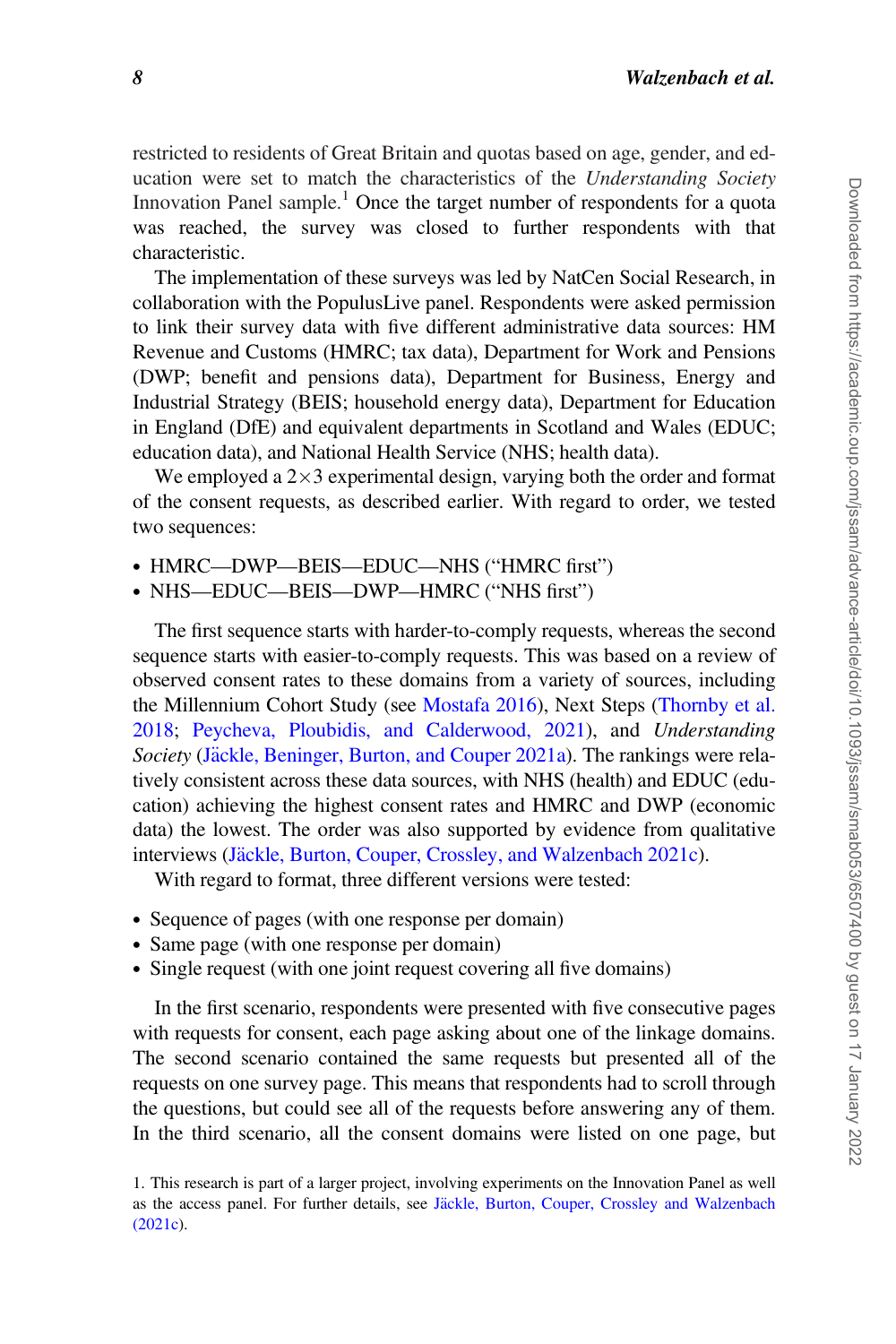respondents were asked to make a single joint decision for linkage to all five domains. [Supplementary appendix](https://academic.oup.com/jssam/article-lookup/doi/10.1093/jssam/smab053#supplementary-data) A1 contains wording of the consent questions for the sequences of pages and single request versions. The wording of the same page version is identical to that for the sequence of pages but without the page breaks.

In addition to the consent questions, we assessed objective knowledge of the consent process using eight true–false questions, subjective understanding and confidence (see [supplementary appendix](https://academic.oup.com/jssam/article-lookup/doi/10.1093/jssam/smab053#supplementary-data) A2 for details on question wording).

The eight true–false items used to measure objective knowledge were based on the work of [Das and Couper \(2014](#page-20-0); see also [Edwards and Biddle 2021](#page-20-0)). The objective knowledge score was the sum of correct answers to the eight items. Missing responses ("don't know" or "refused") on individual knowledge items were assumed to be incorrect responses. A small number of cases (eight in Experiment 1, five in Experiment 2) were missing on all eight knowledge items; for these items the objective knowledge score was set to missing. A complete-case analysis on non-missing responses to the knowledge test items yielded equivalent results.

Subjective understanding was measured using a single item  $(1 = not at all,$  $4 =$ completely), as was confidence in the linkage consent decision (1 = very confident,  $4 = not confident$ ; coding reversed for analyses). All three of these measures were asked about a single domain (HMRC), which can be seen as a limitation of the study.

Paradata were used to measure response times on the consent questions and for indicators whether the respondent consulted additional materials (clicked on link). The full questionnaire and data can be downloaded from [http://doi.](http://doi.org/10.5255/UKDA-SN-855036) [org/10.5255/UKDA-SN-855036.](http://doi.org/10.5255/UKDA-SN-855036) We note that survey responses were not actually linked to administrative data. Respondents were informed of this at the end of the survey.

The study was conducted in June 2018. A total of 46,206 panelists were invited to the survey, of whom 6,532 started the survey and 5,633 completed it (401 broke off and 498 were screened out), for a participation rate of 12.2 percent (see [The American Association for Public Opinion Research 2016\)](#page-19-0). The analyses in this paper are based on the 3,099 respondents who were assigned to experimental conditions with multiple consent questions. The survey took about 11 minutes to complete (median value for the experimental groups that answered multiple consent questions; 80 percent of respondents took between 6 and 21 minutes). The fully crossed experimental design resulted in six cells, with 511–521 respondents in each (see [supplementary appendix table B1](https://academic.oup.com/jssam/article-lookup/doi/10.1093/jssam/smab053#supplementary-data)).

All analyses were conducted in Stata 15. Statistical tests are tests of equal proportions (using z-statistics) and t-tests for equality of means. In the case of response times, quantile regressions were used to run statistical tests on medians. Where more than two groups needed to be compared, partial F-tests were applied after regressions. In addition,  $\chi^2$  tests are used for comparisons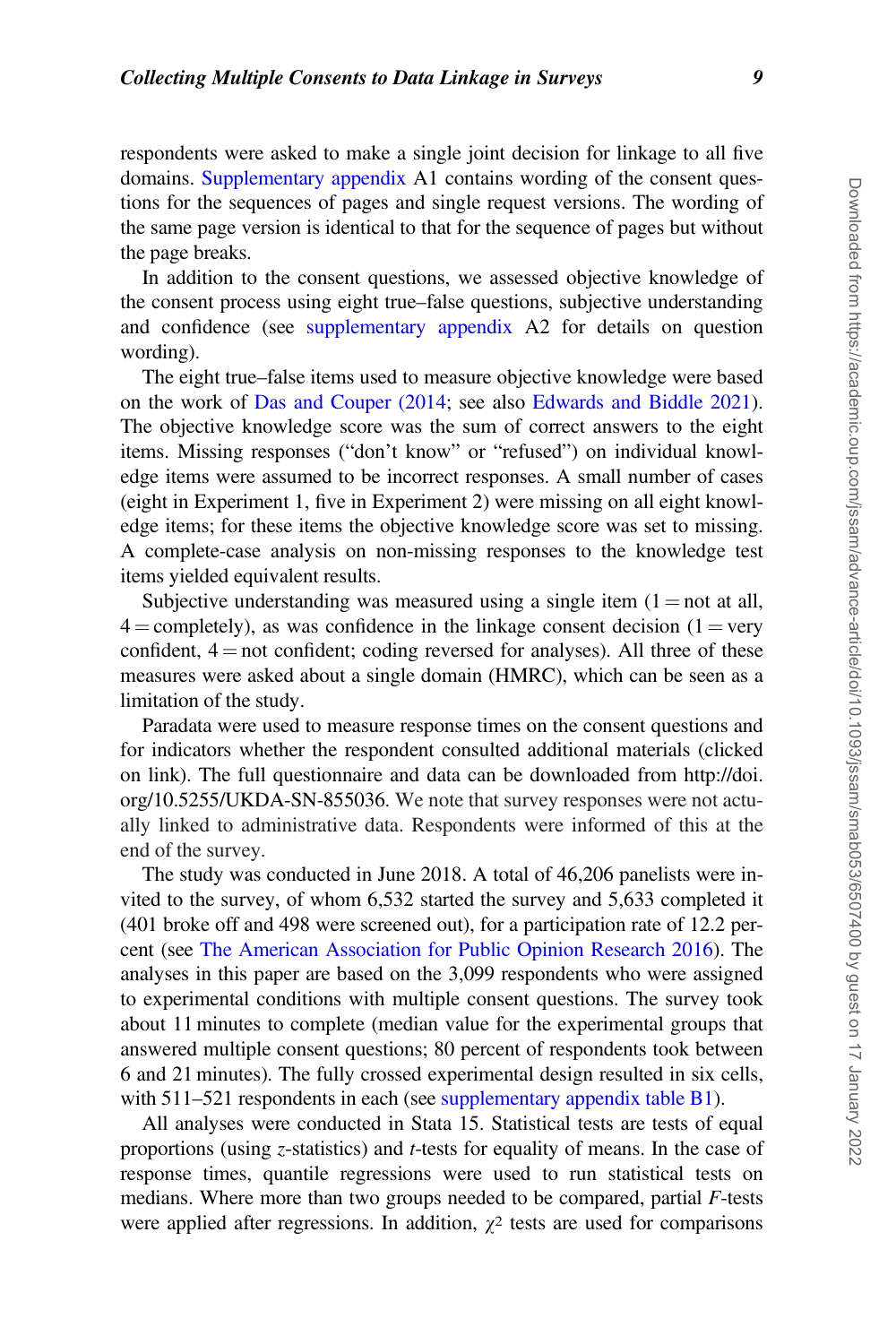between experiments. Missing data rates were very low (less than 0.6 percent for most variables).

#### 5.2. Experiment 1 Results

As outlined above, the order and format of presentation can have effects on different outcomes of interests, namely (a) the overall average consent rates in each experimental condition, (b) the share of respondents who said yes or no to all five requests, and (c) the pattern of consent rates for the individual questions (for the respondents who could give separate answers for the five consent domains). We are also interested in the effect of order and format of asking multiple consents on (d) comprehension of the consent request, subjective understanding (how informed respondents feel), and confidence in the consent decision.

5.2.1. Average Consent Rates. [Figure 1](#page-10-0) shows the average consent rates for the six experimental groups (see [supplementary appendix table B1](https://academic.oup.com/jssam/article-lookup/doi/10.1093/jssam/smab053#supplementary-data) for additional details). For the single request version, this is the average across respondents. For the multiple request versions, this is the average across both respondents and domains. Markers in the same row stem from the same format (sequences of pages/same page/single request), while equal marker shapes indicate the same question order (HMRC (taxes) first versus NHS (health) first). Note that the horizontal axis is truncated to show the effect.

It is clear from the figure that format has little effect on average consent rates, while order does appear to have an effect, with lower average consent rates in the three HMRC-first groups (48.0 percent on average across the three format groups; indicated by squares) than in the NHS-first groups (51.6 percent on average; indicated by circles). This suggests that asking about tax data first results in lower average consent rates than asking about health data first. Tests from regression models (one with cluster-robust standard errors and the other a multilevel model) suggest that order has a significant effect on consent  $(p = 0.036 / < 0.001)$ , while format fails to reach statistical significance  $(p = 0.79/0.96)$  (see [supplementary appendix table B2](https://academic.oup.com/jssam/article-lookup/doi/10.1093/jssam/smab053#supplementary-data) for details). The effect size is 4–7 percentage points, depending on model specification, on a baseline average consent rate of 48 percent.

5.2.2. Yes-to-All/No-to-All Requests. The second outcome of interest is the share of respondents who said yes or no to all five requests for data linkage. [Figure 2](#page-11-0) distinguishes between respondents who always gave consent, always denied consent, and respondents who gave mixed answers, that is, they agreed to data linkage for some domains and refused for others (see [supplementary ap](https://academic.oup.com/jssam/article-lookup/doi/10.1093/jssam/smab053#supplementary-data)[pendix table B3](https://academic.oup.com/jssam/article-lookup/doi/10.1093/jssam/smab053#supplementary-data) for standard errors). Groups that differ in question order but share the same format are plotted next to each other. In the groups asking for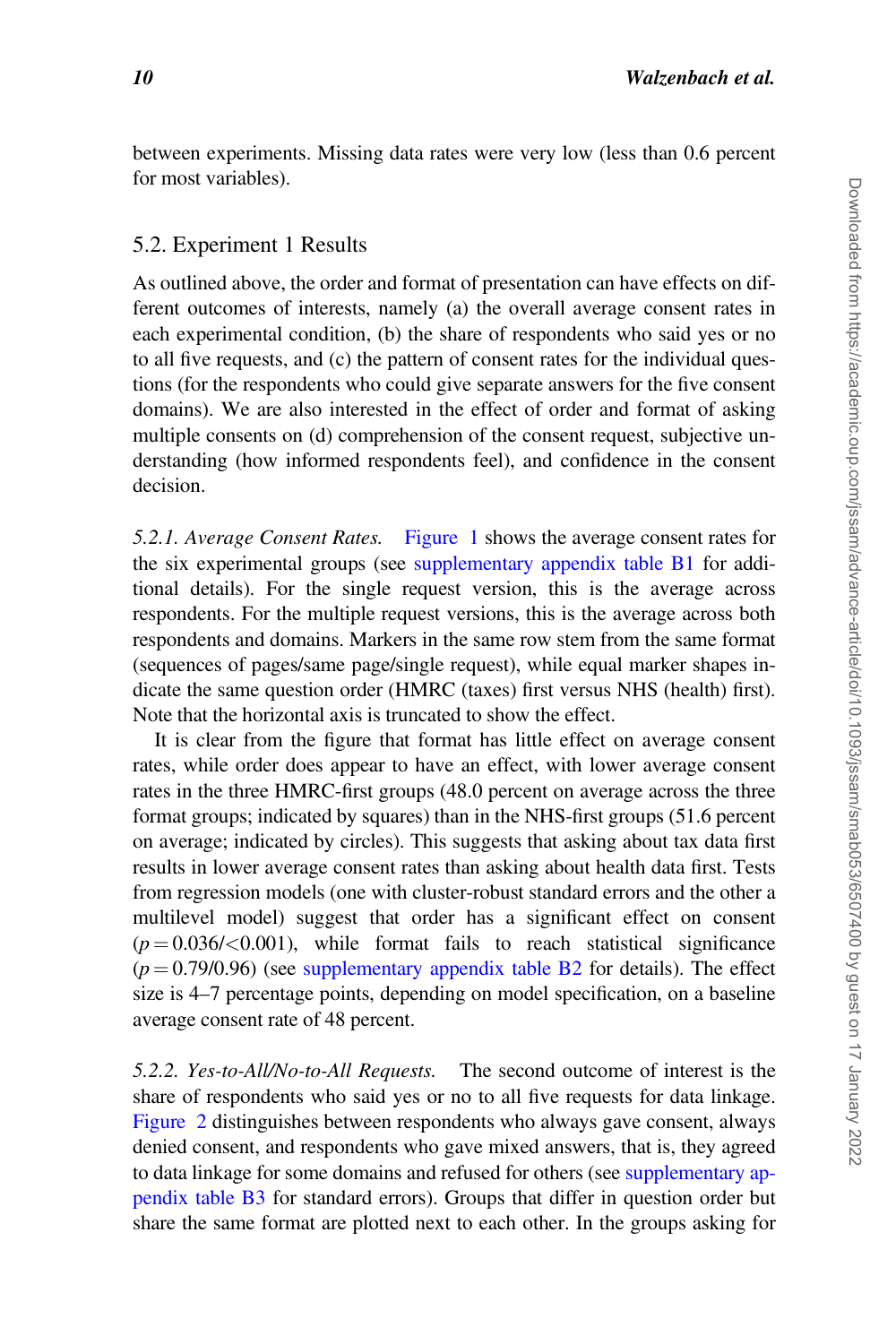<span id="page-10-0"></span>

Figure 1. Average Consent Rates and 95 Percent C.I.s by Experimental Condition.

consent to each of the five domains separately, 76 percent to 87 percent of respondents say either yes-to-all or no-to-all, that is, they answer consistently to all five requests. The last pair of bars shows the groups that were asked a single consent question for all five domains together. By design, they had to say yes or no to the set of domains; mixed answers were not possible.

Comparing the share of respondents who said yes (or no) to all requests across formats reveals no differences between sequence of pages and same page. The single request group differs significantly from the other two formats  $(p < 0.001$  in regression models controlling for order). The single request has a higher rate of yes-to-all than the other two groups ( $p$ -values in  $z$ -score tests of equal proportions range from  $\langle 0.001 \rangle$  to 0.02). However, it also has a higher rate of no-to-all (*p*-values between  $\langle 0.001 \rangle$  and 0.06). Respondents who are unable to give a mixed answer in this group appear to distribute their answers roughly equally between these two responses. On the one hand, this suggests that asking a single yes/no consent question does not produce higher rates of non-consent. This is potentially good news, considering that respondents in the qualitative study ([J](#page-21-0) $\frac{a}{c}$ kle et al. 2021c) had expressed a preference for separate questions for each domain over such a "catch all" or joint question. On the other hand, a sizeable minority of respondents (ranging from 12.9 percent to 23.7 percent) differentiated between domains in their consent decisions, pointing to the potential need to provide respondents with this opportunity. Further, individual data holders may not accept such a joint decision request for ethical or legal reasons. Our conclusion is that the format of presentation of multiple consent domains has little impact on the consent rates.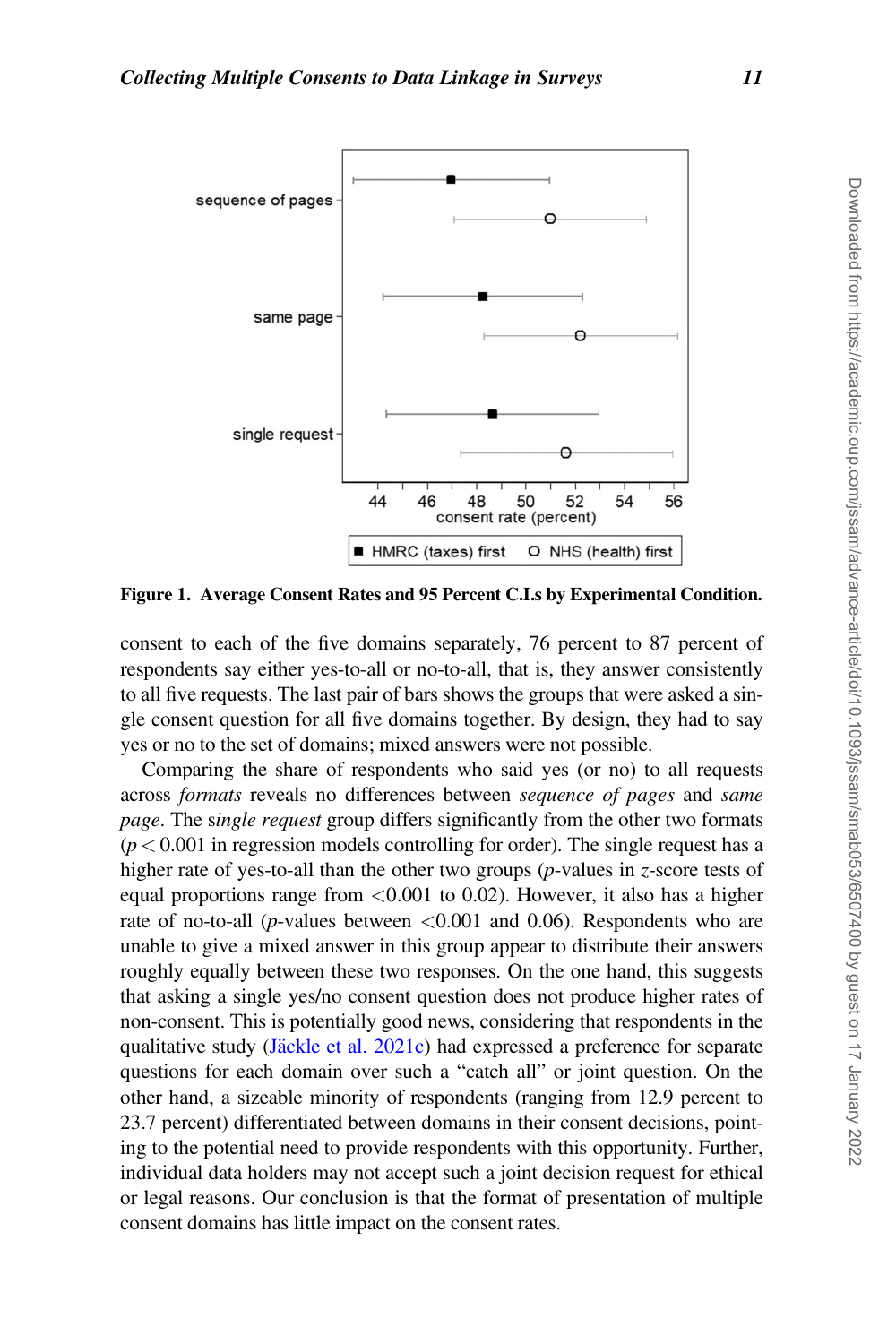<span id="page-11-0"></span>

Figure 2. Yes-to-All/No-to-All Requests by Experimental Condition.

With regard to *order* effects, there are no differences between the shares of yes-to-all answers within any format group (z-score tests of equal proportions;  $p = 0.59/0.97/0.34$ ; see each pair of adjacent bars for comparison). However, there is some evidence of significant differences in the shares of no-to-all answers in both the sequence of pages and same page formats: when HMRC consent is asked first, a higher share of respondents say no to all requests than when NHS consent is asked first ( $p = 0.06$  for sequence of pages and  $p = 0.01$  for same page in z-score tests and  $p = 0.002$  in a regression model controlling for format).

5.2.3. Individual Consent Rates. Next we examine order and format effects across the sequence of individual consent requests. We can observe patterns of answers in the four experimental groups where respondents answered the five linkage requests separately. [Figure 3](#page-12-0) illustrates the two orders and two formats in which the five questions were asked. The individual rates are also shown in table B4 in the [supplementary appendix](https://academic.oup.com/jssam/article-lookup/doi/10.1093/jssam/smab053#supplementary-data). All statistical tests reported in this subsection are tests of equal proportions (z-score tests).

Note again that the vertical axis is truncated to illustrate the effect. An inspection of [figure 3](#page-12-0) suggests that order affects consent rates more than format. The two formats show very similar curves, while the question order is the characteristic that divides the curves into the upper and the lower part of a scissor shape: testing the differences in consent rates within the same consent domain and question order (e.g., the difference between same page and sequence of pages for BEIS linkage if HMRC was asked first), none of the comparisons yields significant format effects (p-values range from 0.29 to 0.85).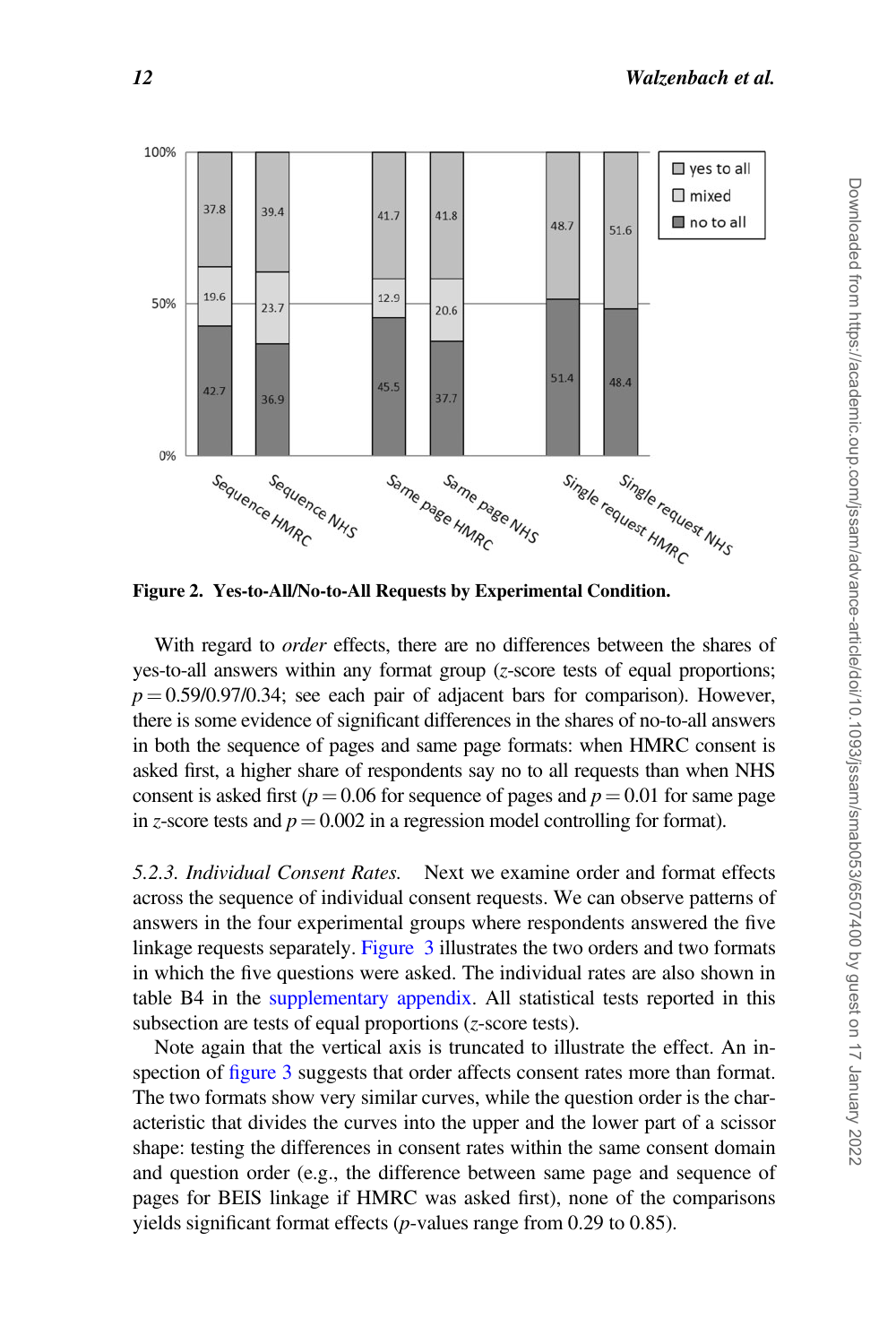<span id="page-12-0"></span>

H=HMRC(taxes) E=EDUC(education) B=BEIS(energy use) D=DWP(benefits) N=NHS(health)

Figure 3. Consent to Individual Domains by Order and Format.

It is also clear from figure 3 that asking for NHS consent first results in higher consent rates to NHS than when asking NHS last; a statistically significant difference of 5 percentage points if we pool the two format groups ( $p = 0.02$ ). Asking HMRC consent first does not appear to change HMRC consent rates relative to asking HMRC last; an average difference of 0.5 percentage points for the pooled formats ( $p = 0.83$ ). Focusing just on the first consent request, the fact that NHS consent rates are significantly higher than HMRC consent rates (on average 53.8 percent for NHS and 45.6 percent for HMRC;  $p < 0.001$ ) is consistent with previous findings about differences between domains.

To test for order or position effects, we need to take into account that the experimental design was limited to only two orders. This means that the middle domain (BEIS) is the only one with a constant position. In all other cases, the consent domain and position are confounded. For this reason, [table 1](#page-13-0) focuses on the consent rates for the BEIS request by order and format. Since its location is constant throughout all experimental groups, we can get valid measures of the order effect of the preceding questions (HMRC-first or NHS-first) and format on BEIS consent. As already seen in figure 3, the differences by format are small and nonsignificant ( $p = 0.32$  for HMRC first and  $p = 0.85$  for NHS first), so we focus on differences by order.

In both formats, BEIS gets a higher consent rate when NHS is asked first than when HMRC is asked first. As shown in [table 1](#page-13-0), this reaches statistical significance in the sequential format ( $p = 0.04$ ), but not in the same page format ( $p = 0.21$ ). This suggests a carryover effect: when the more sensitive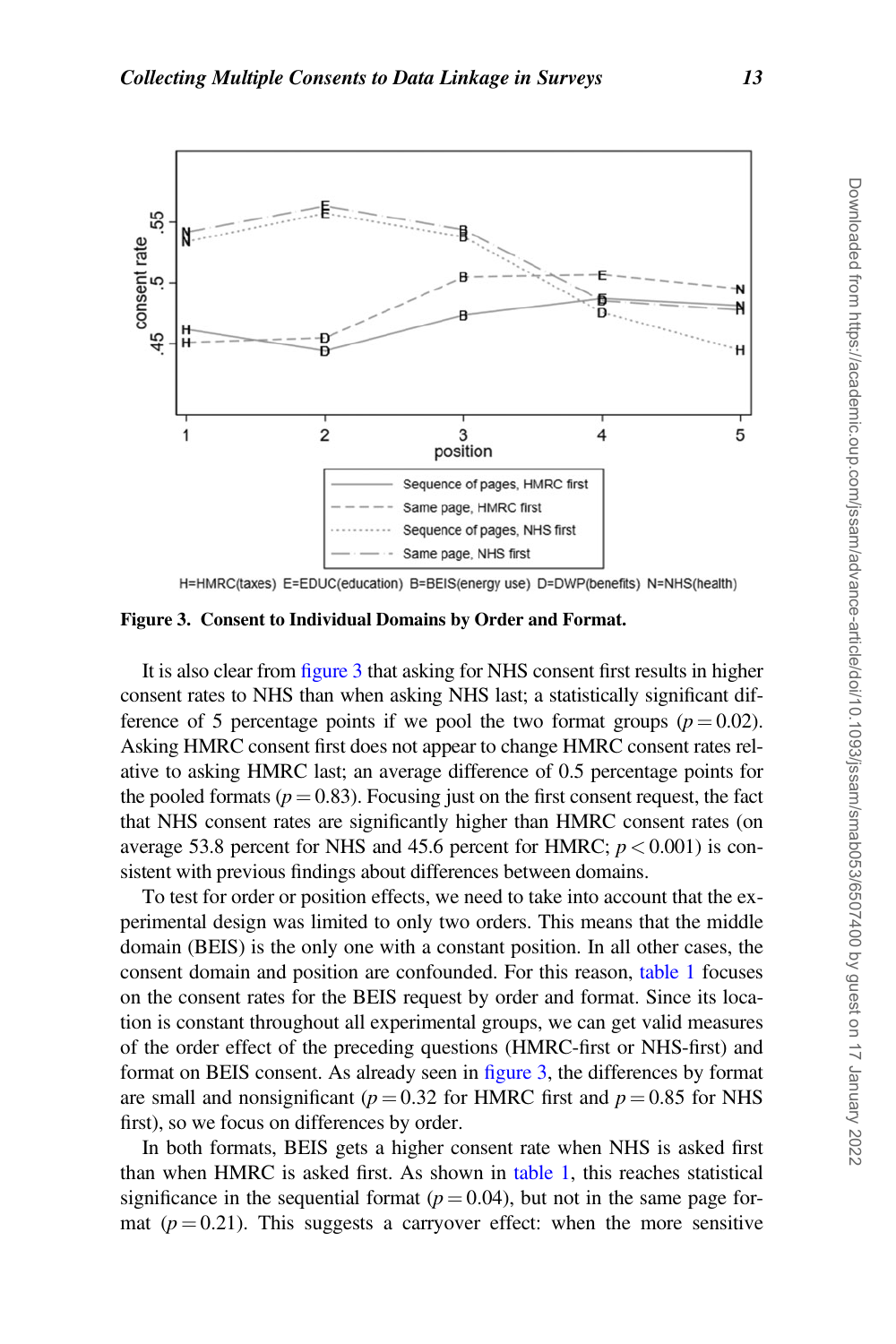| <b>BEIS</b> consent rate | <b>HMRC</b> first | NHS first | Difference | $p$ -value ( <i>z</i> -test) |  |
|--------------------------|-------------------|-----------|------------|------------------------------|--|
| Sequence of pages        | 47.4%             | 53.8%     | 6.4        | 0.04                         |  |
| Same page                | 50.5%             | 54.4%     | 3.9        | 0.21                         |  |
| Combined                 | 48.9%             | 54.1%     | 5.1        | 0.02                         |  |

<span id="page-13-0"></span>Table 1. Order and Format Effects on BEIS Consent Rates

request (HMRC) is asked first, consent to BEIS linkage is lower than when the less sensitive request (NHS) is asked first. The effect's size in sequential format is 6.4 percentage points on a baseline consent rate of 47.4 percent, or almost a 14 percent increase in consent. An effect of this size, with no resource cost, is of considerable interest to survey designers.

5.2.4. Objective Knowledge, Subjective Knowledge, and Confidence. As noted earlier, it is not sufficient to simply maximize consent *rates*. It is also important to ensure that *informed* consent is not negatively affected by experimental manipulations designed to increase rates of consent. To this end, we examined the effect of the order and format manipulations on objective knowledge of the consent process, subjective understanding of the consent request, and confidence in the linkage consent decision, all asked about a single domain (HMRC).

In results not shown here (see [supplementary appendix table B5](https://academic.oup.com/jssam/article-lookup/doi/10.1093/jssam/smab053#supplementary-data)), we find no differences in these three measures by order of the consent requests. We find small differences by format, but these are not readily interpretable. For instance, we find slightly higher objective knowledge scores for the sequence of pages than for the single-page and single-request versions, but slightly higher subjective knowledge ratings for the single-request version, and no differences in confidence in the decision. We thus conclude that the format and order of presentation of multiple consent requests have no reliable effect on how well informed respondents are about the linkage process, and on how informed and confident they feel about their decision.

5.2.5. Response Time. One final factor to consider is how much time it takes to make the consent decision. Across both orders, we find that the sequence of pages takes the longest (median of 71.6 seconds), followed by the same page version (67.1 seconds) and then the single request version (44.6 seconds) (see [supplementary appendix](https://academic.oup.com/jssam/article-lookup/doi/10.1093/jssam/smab053#supplementary-data) table B5). We also examined whether respondents looked at additional materials (the leaflet and diagram referred to in [supplemen](https://academic.oup.com/jssam/article-lookup/doi/10.1093/jssam/smab053#supplementary-data)[tary appendix](https://academic.oup.com/jssam/article-lookup/doi/10.1093/jssam/smab053#supplementary-data) A) at different rates by experimental condition, and found no evidence of this (z-test,  $p = 0.23$ ; results not shown). Across all conditions, between 75.3 percent and 81.5 percent did not access the additional materials, while between 13.7 percent and 16.3 percent looked at both. These results suggest that the joint request condition (with a single yes/no question) may be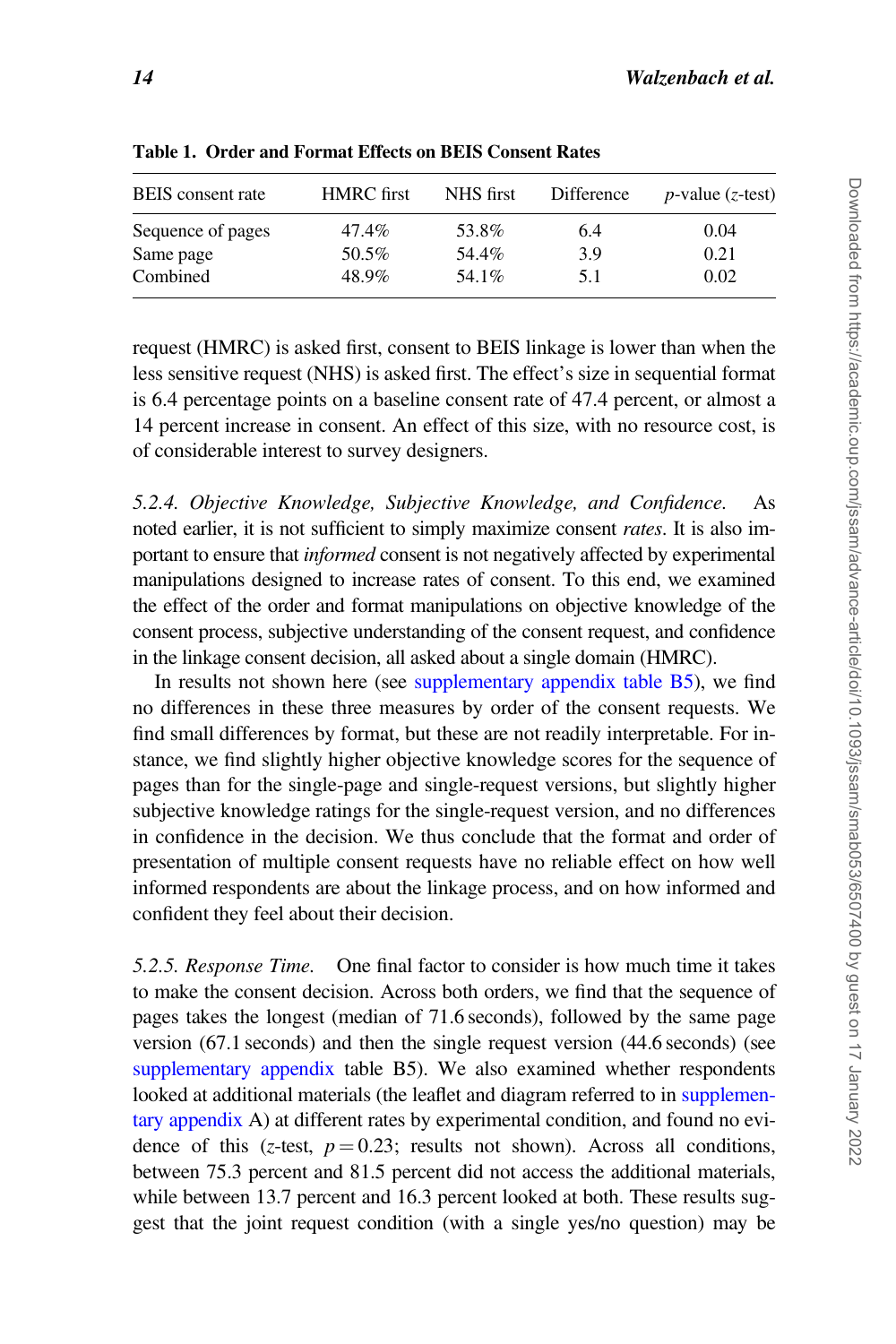more efficient (i.e., takes less time), without compromising objective or subjective knowledge or confidence, or negatively affecting consent rates. However, such an approach may not meet the legal requirements of data holders.

## 6. EXPERIMENT 2

Given the limited variations of order and the confounding of order and domain (by design) in Experiment 1, we could only examine the effect of order on a single consent domain, BEIS. We had an opportunity to replicate the experiment a few months later. This second experiment is described in further detail below, focusing on differences compared to the first experiment.

#### 6.1. Data Source and Experimental Design

Experiment 2 was implemented in the same online access panel, PopulusLive, with invitations restricted to those who had not completed the first experiment. Similar quotas and procedures were employed with the goal of keeping the two samples as comparable as possible.

We added two additional order sequences to the two used in the first experiment. In these new sequences, we switched the order of the second and fourth requests (DWP and EDUC) producing the following four sequences:

- HMRC—DWP—BEIS—EDUC—NHS ("HMRC 1st, DWP 2nd")
- HMRC—EDUC—BEIS—DWP—NHS ("HMRC 1st, EDUC 2nd")
- NHS—DWP—BEIS—EDUC—HMRC ("NHS 1st, DWP 2nd")
- NHS—EDUC—BEIS—DWP—HMRC ("NHS 1st, EDUC 2nd")

The first and last sequences are the same as those used in Experiment 1. The addition of the second and third sequences allows us to explore the effects of asking NHS or HMRC first on consent rates to DWP and EDUC, in addition to BEIS.

Given the lack of effect of the format manipulation, all four orders were asked using a sequence of separate pages. This results in a single-factor experiment with four conditions.

The study was conducted in December 2019. A total of 30,682 panelists were invited to the survey, of whom 6,459 started the survey and 3,850 completed it (301 broke off and 2,308 were screened out), for a participation rate of 12.5 percent. The survey included four additional experimental conditions (single-consent questions) not used here. Analyses for this paper are based on 1,929 respondents. Median survey completion time for the four experimental groups that answered multiple consent questions was 10 minutes. Each sequence was answered by between 479 and 487 respondents.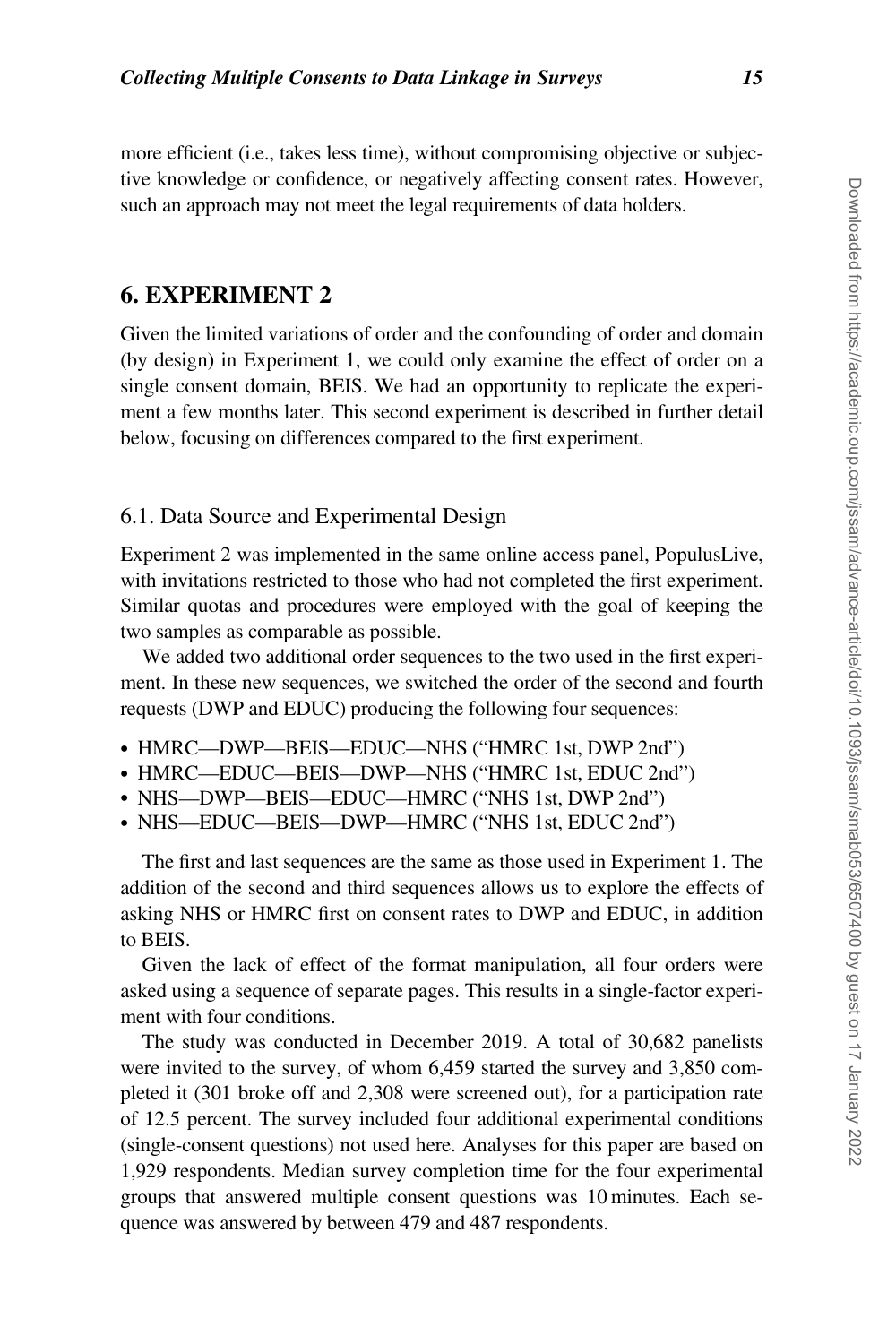#### 6.2. Experiment 2 Results

We examined the same three consent rate outcomes as in Experiment 1. [Figure 4](#page-16-0) shows the average consent rates by order (see [supplementary appen](https://academic.oup.com/jssam/article-lookup/doi/10.1093/jssam/smab053#supplementary-data)[dix](https://academic.oup.com/jssam/article-lookup/doi/10.1093/jssam/smab053#supplementary-data) [table C1](#page-13-0) for details).

The first thing we note from [figure 4](#page-16-0) is that while the overall consent rates are similar to those from Experiment 1 (on average 49.0 percent for the sequence of pages conditions in Experiment 1 versus 48.6 percent for all groups in Experiment 2), we did not replicate the slight positive effect of asking NHS consent first. Directly comparing the two groups that were exact replications of the first study, we find an average consent rate of 50.2 percent if HMRC was asked first and 45.7 percent if NHS was asked first (although the difference was not significant; t-test,  $p = 0.13$ ). We have conducted a number of additional analyses to explore possible errors in the implementation of Experiment 2 and disproportionate allocation of quotas across the groups, but find no evidence of errors, and no explanation for this finding (see [supplementary appendix](https://academic.oup.com/jssam/article-lookup/doi/10.1093/jssam/smab053#supplementary-data) D for details).

A formal test of whether consent rates are the same across replications of the first and last treatment conditions provides modest evidence against homogeneity across replications  $(\chi^2(2)=4.6, p=0.10)$ . Additionally, a test of whether the order effect, in particular, is the same across replications reveals statistically significant heterogeneity in that effect  $(\chi^2(1)=4.3, p=0.04)$  (see [supplementary appendix](https://academic.oup.com/jssam/article-lookup/doi/10.1093/jssam/smab053#supplementary-data) E for details).

[Figure 5](#page-17-0) shows the results for yes-to-all, no-to-all, and mixed responses across the five domains, similar to [figure 2](#page-11-0) above for Experiment 1 (see [supple](https://academic.oup.com/jssam/article-lookup/doi/10.1093/jssam/smab053#supplementary-data)[mentary appendix](https://academic.oup.com/jssam/article-lookup/doi/10.1093/jssam/smab053#supplementary-data) [table C2](#page-18-0) for standard errors). The fourth group (NHS 1st, EDUC 2nd) yielded a lower rate of yes-to-all (34.3 percent) than the other groups in Experiment 2 (40.2 percent for the third group, also with NHS first, z-test,  $p = 0.056$ ), but also lower than the corresponding group in Experiment 1 (39.4 percent,  $p = 0.09$  in z-test of equal proportions).

[Figure 6](#page-17-0) shows the pattern of consents to individual domains, by order. The differences between the consent rates for NHS and HMRC when each is asked first (i.e., unaffected by subsequent domains) are in the expected direction (on average 48.6 percent for HMRC and 53.0 percent for NHS, a 4.4 percentage point difference,  $p = 0.053$ ) but not as large as observed in the first experiment.

In contrast with Experiment 1 (see [figure 3](#page-12-0)), we no longer see the scissor pattern we observed (see [supplementary appendix](https://academic.oup.com/jssam/article-lookup/doi/10.1093/jssam/smab053#supplementary-data) C3 for details). Recall that in [fig](#page-12-0)[ure 3](#page-12-0), consent to NHS differed by whether it was asked first or last, while HMRC consent did not differ much by position. In Experiment 2 [\(figure 6\)](#page-17-0), order appears to matter more for HMRC than for NHS. Comparing groups 1 and 2 to groups 3 and 4 yields significant order effects for HMRC consent (z-score test,  $p < 0.001$ ) but no significant order effect for NHS consent ( $p = 0.17$ ).

Finally, [table 2](#page-18-0) shows the individual consent rates for the three "target" domains (DWP, EDUC, and BEIS) for evaluating carryover or order effects.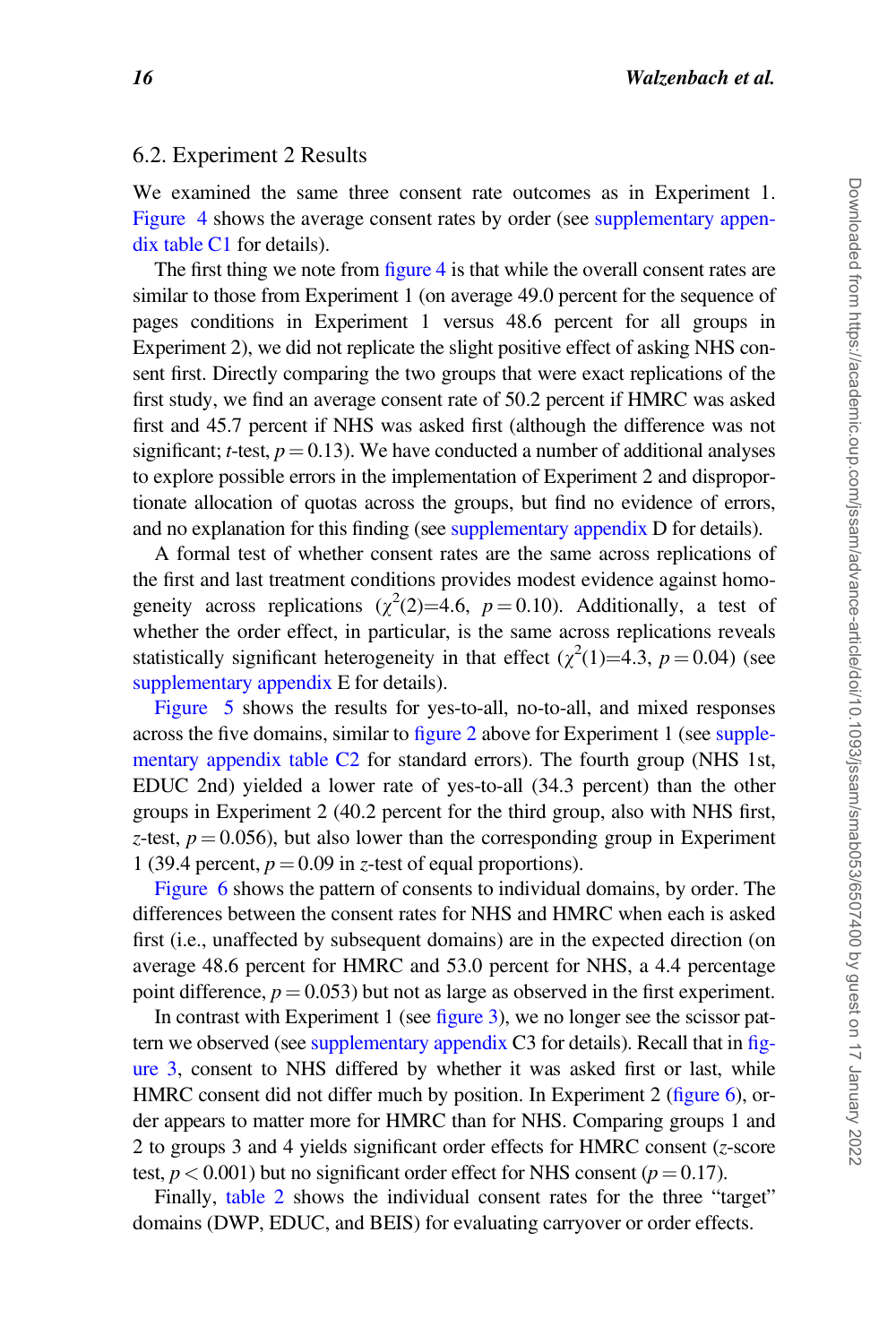<span id="page-16-0"></span>

Figure 4. Average Consent Rates and 95 Percent C.I.s by Order.

We find that the results for BEIS consent also do not replicate. Recall that in Experiment 1, BEIS had a 6.4 percentage point higher consent rate when following NHS consent than when following HMRC consent. In Experiment 2, this difference trends in the opposite direction (1.2 percentage points lower when following NHS) but does not reach traditional levels of significance. A formal test for pooling BEIS consent rates (HMRC 1st, DWP 2nd and NHS 1st, EDUC 2nd) between replications does not reject parameter homogeneity  $(\chi^2(2)=3.08, p=0.21)$ . There is somewhat stronger evidence of heterogeneity across replications in the order effect ( $\chi^2(1)=3.08$ ,  $p=0.08$ ) alone (see [supple](https://academic.oup.com/jssam/article-lookup/doi/10.1093/jssam/smab053#supplementary-data)[mentary appendix](https://academic.oup.com/jssam/article-lookup/doi/10.1093/jssam/smab053#supplementary-data) E for details). That is, we no longer find a positive carryover effect on BEIS consent of asking NHS consent first. The results for the other two consent domains (DWP and EDUC) also do not show a consistent pattern by order. These surprising failures to replicate our earlier results suggest caution in interpreting the results from the first experiment.

We also looked at objective knowledge, subjective comprehension, confidence in the decision and time to respond by order of the consent domains (see [Supplementary appendix](https://academic.oup.com/jssam/article-lookup/doi/10.1093/jssam/smab053#supplementary-data) table C4). As in Experiment 1, we find no significant differences in these outcomes by experimental treatment. In addition, we examined differences in consulting the leaflet and diagram, and again find no significant differences ( $p = 0.78$  in a  $\gamma^2$  test based on cross tabulation of experimental condition and consultation of material (none/only leaflet/only diagram/ both), results not shown).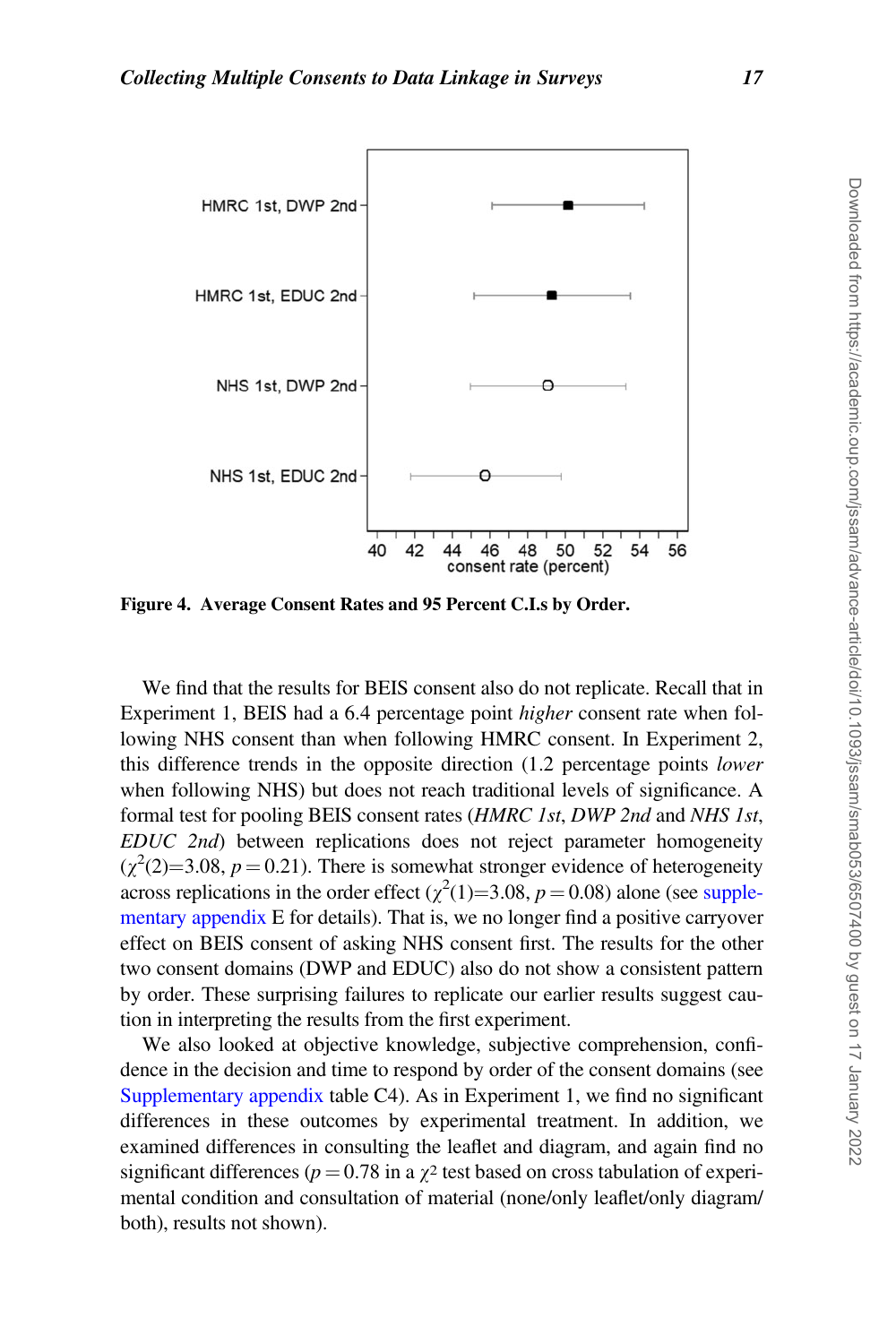<span id="page-17-0"></span>

Figure 5. Yes-to-All/No-to-All Requests by Experimental Condition, Experiment 2.



H=HMRC(taxes) E=EDUC(education) B=BEIS(energy use) D=DWP(benefits) N=NHS(health)

Figure 6. Consent to Individual Domains by Order and Format, Experiment 2.

## 7. OVERALL CONCLUSIONS AND DISCUSSION

We conducted an exploratory study to investigate the effects of multiple consent requests on key outcomes, including consent rates, objective and subjective knowledge, and confidence. It is one of only few studies to explore multiple consent requests, and (to our knowledge) the first to examine the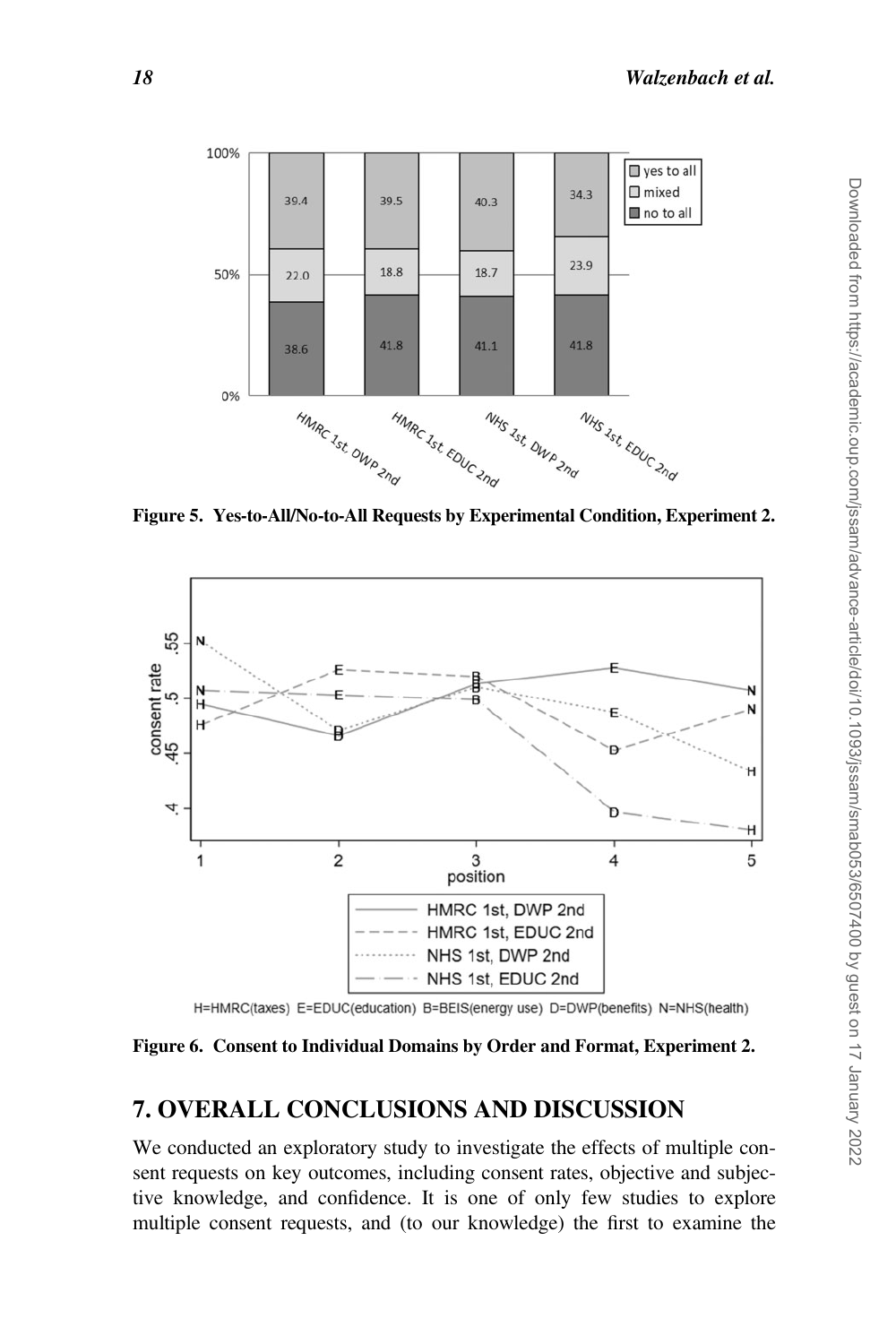| Domain      | Position | $\boldsymbol{n}$ | <b>HMRC</b> first | NHS first | Difference | <i>p</i> -value $(z$ -test) |
|-------------|----------|------------------|-------------------|-----------|------------|-----------------------------|
| <b>BEIS</b> | Third    | 1.929            | 51.7%             | 50.5%     | $-1.2$     | $p = 0.60$                  |
| <b>DWP</b>  | Second   | 969              | $46.6\%$          | $47.1\%$  | 0.5        | $p = 0.88$                  |
|             | Fourth   | 960              | 45.3%             | 39.7%     | $-6.6$     | $p = 0.08$                  |
| <b>EDUC</b> | Second   | 960              | 52.6%             | 50.3%     | $-2.3$     | $p = 0.48$                  |
|             | Fourth   | 969              | 52.8%             | 48.8%     | $-4.0$     | $p = 0.21$                  |

<span id="page-18-0"></span>Table 2. Order Effects on Target Domains, Experiment 2

effect of the order and format of multiple requests on objective and subjective knowledge and confidence in the decision.

In summary, the results of Experiment 1 suggested no format effects but consistent effects of order on most examined consent outcomes. Asking for NHS consent first was beneficial for overall consent rates and decreased shares of no-to-all answers (where respondents gave separate answers to the five consent requests). In individual sequences of consent, there was some evidence of a foot-in-the-door carryover effect and no consistent evidence on a fatigue effect.

Somewhat surprisingly, most of the order effects from Experiment 1 were not replicated in Experiment 2. Asking for NHS consent first did not help overall consent rates, shares of no-to-all answers or subsequent consent requests. Particularly, the sequence "NHS 1st, EDUC 2nd" yielded detrimental effects on consent outcomes, while order seemed to matter less for the other experimental groups.

Across two experiments we found that asking multiple consents across several separate pages versus asking them together on one page did not seem to affect consent rates or other key outcomes. While quicker, asking a joint consent request (yes-/no-to-all five domains) did not have significant advantages in terms of consent rates or understanding and confidence.

While our experiments contribute to a promising strand of research where methodological studies are extremely scarce, it has some limitations. First, we used a non-probability (opt-in) panel for the experiments. This means that our respondents have volunteered to participate in the survey and are likely to be cooperative in their survey responses as well. However, NatCen confirmed that PopulusLive Panel members had not previously been asked to consent to link their survey answers to administrative data, which may dampen consent rates. In fact, we find slightly higher rates of consent to the request to link to HMRC (tax) data in the access panels (49.0 percent and 51.0 percent in the two samples when asking a single request) compared to equivalent consent questions asked of web respondents in the probability-based Understanding Society Innovation Panel (IP; 44.6 percent), but substantially lower than for face-to-face respondents in the IP (73.6 percent; see [J](#page-21-0)äckle, Burton, Couper, Crossley, [and Walzenbach 2021d\)](#page-21-0). Nonetheless, we urge caution in generalizing these results to probability-based samples of the general population.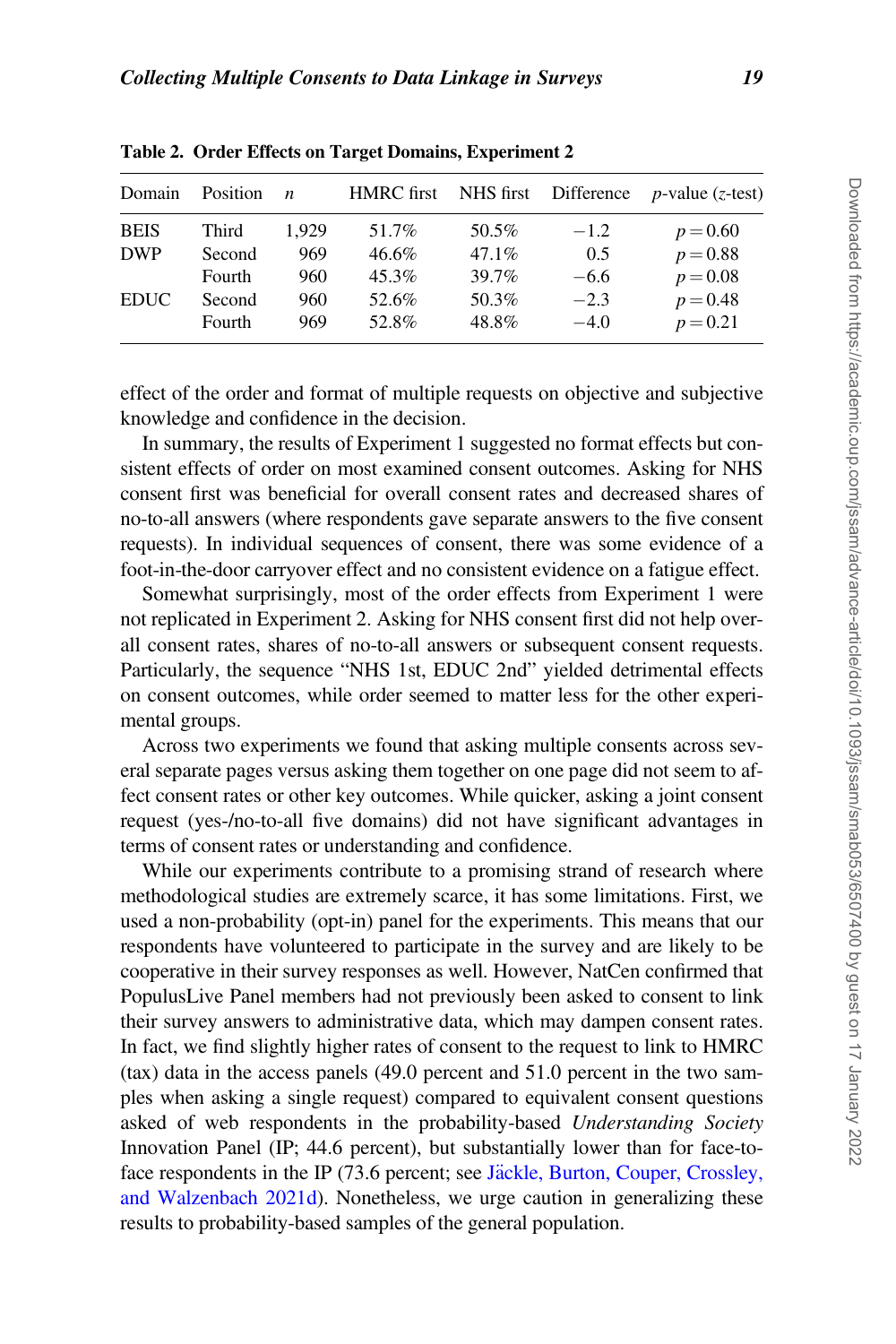<span id="page-19-0"></span>Second, our experiments were not designed to explicitly test hypotheses about possible mechanisms (foot-in-the-door, door-in-the-face, or fatigue effects) on observed outcomes. For example, we did not fully randomize all possible sequences of the five consent requests. This was done to limit the number of cells in the design and because we had expectations about the effect of starting with an easier-to-comply-with request versus a harder-to-complywith request, consistent with prior literature. That is, we cannot fully disentangle the effect of order on overall consent rate or consent to individual requests. While we find little evidence of fatigue effects, an experiment with full randomization of order is needed to test this further.

Third, we are surprised by the failure to replicate using the same instruments in independent samples drawn in the same way from the same population of access panel members. We have no ready explanation for these differences. We explored a number of possible explanations for the divergent findings (see [supplementary appendix](https://academic.oup.com/jssam/article-lookup/doi/10.1093/jssam/smab053#supplementary-data) D), but found nothing that would suggest a technical error or incomplete randomization.

From a practical perspective, it is clear that practitioners need to take care when asking for consent to multiple domains within a single survey. The order in which these are asked has potential consequences for the consent rates obtained for each of the domains. While the effect is not yet clearly understood, and does not replicate across the two experiments, it is clear that order matters. This conclusion parallels the little existing research on order effects in consent requests discussed earlier [\(Weiß et al. 2019](#page-22-0)) as well as recent studies on consent to share passively collected smartphone (sensor) data [\(Keusch,](#page-21-0) [Struminskaya, Antoun, Couper, and Kreuter 2019;](#page-21-0) [Struminskaya, Toepoel,](#page-22-0) [Lugtig, Haan, Luiten et al. 2020](#page-22-0)). To reiterate, order matters but in ways not yet clearly understood. Further research is needed to understand the mechanisms behind these order effects.

## Supplementary Materials

[Supplementary materials](https://academic.oup.com/jssam/article-lookup/doi/10.1093/jssam/smab053#supplementary-data) are available online at academic.oup.com/jssam.

#### **REFERENCES**

- Acquisti, A., L. K. John, and G. Loewenstein (2012), "The Impact of Relative Standards on the Propensity to Disclose," Journal of Marketing Research, 49, 160–174.
- The American Association for Public Opinion Research (2016), Standard Definitions: Final Dispositions of Case Codes and Outcome Rates for Surveys (9th ed.), Washington, DC: AAPOR.
- Allen, C. T., C. D. Schewe, and G. Wijk (1980), "More on Self-Perception Theory's Foot Technique in the Pre-Call/Mail Survey Setting," Journal of Marketing Research, 17, 498–502.
- Baker, R., S. J. Blumberg, J. M. Brick, M. P. Couper, M. Courtright, J. M. Dennis, D. Dillman, M. R. Frankel, P. Garland, R. M. Groves, C. Kennedy, J. Krosnick, P. J. Lavrakas, S. Lee, M. Link,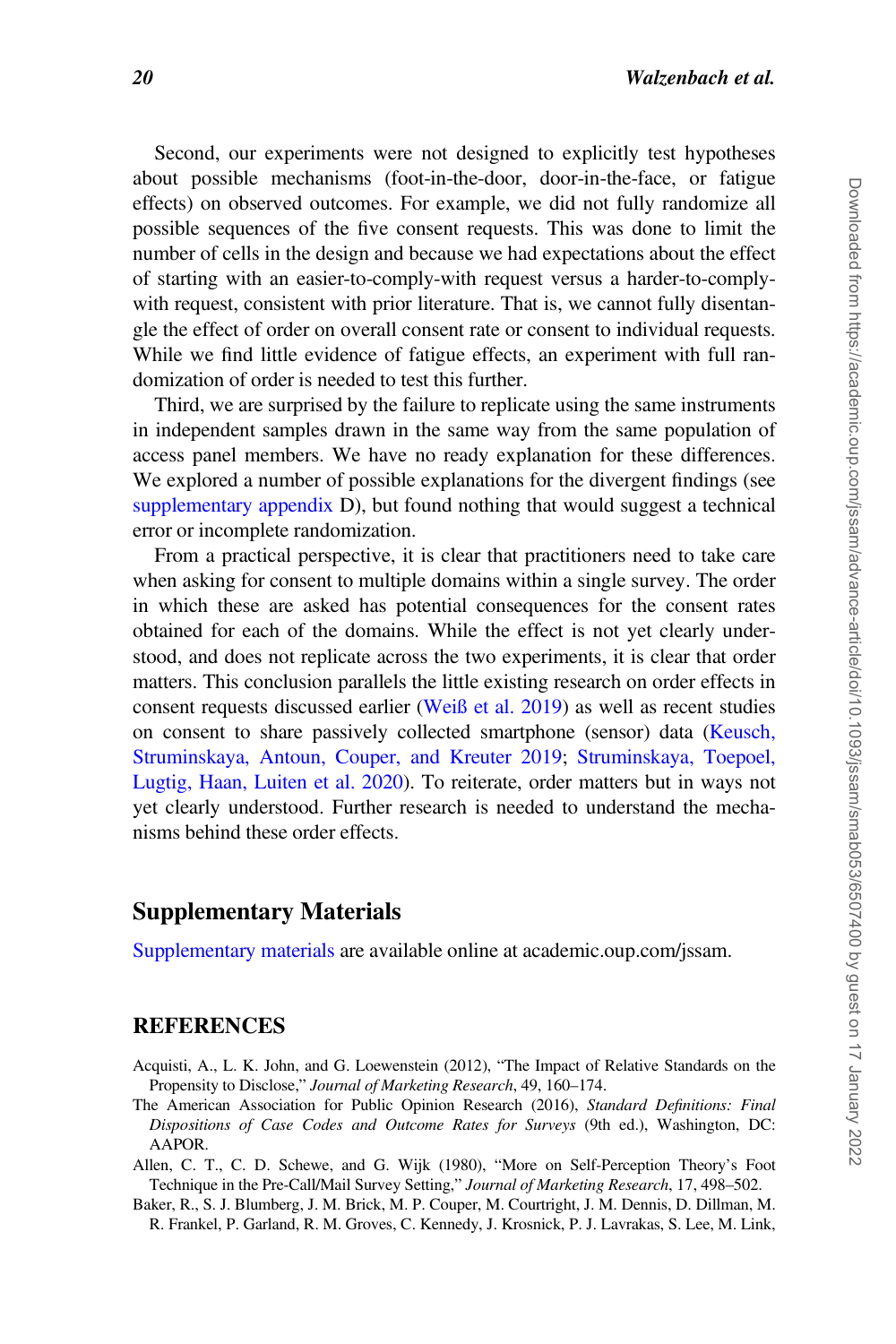<span id="page-20-0"></span>L. Piekarski, K. Rao, R. K. Thomas, and D. Zahs; prepared for the AAPOR Executive Council by a Task Force operating under the auspices of the AAPOR Standards Committee (2010), "Research Synthesis: AAPOR Report on Online Panels," Public Opinion Quarterly, 74, 711–781.

- Beaman, A. L., C. M. Cole, M. Preston, B. Klentz, and N. M. Steblay (1983), "Fifteen Years of Foot-in-the-Door Research: A Meta-Analysis," Personality and Social Psychology Bulletin, 9, 181–196.
- Bem, D. J. (1972), "Self-Perception Theory," in Advances in Experimental Social Psychology (Vol. 6), ed. L. Berkowitz, p. 125, New York: Academic Press.
- Benzeval, M., C. R. Bollinger, J. Burton, M. P. Couper, T. F. Crossley, and A. Jäckle (2020), "Integrated Data: Research Potential and Data Quality," Understanding Society Working Paper 2020-02, Colchester: University of Essex, available at [https://www.understandingsociety.ac.uk/](https://www.understandingsociety.ac.uk/sites/default/files/downloads/working-papers/2020-02.pdf) [sites/default/files/downloads/working-papers/2020-02.pdf](https://www.understandingsociety.ac.uk/sites/default/files/downloads/working-papers/2020-02.pdf).
- Burger, J. M. (1999), "The Foot-in-the-Door Compliance Procedure: A Multiple-Process Analysis and Review," Personality and Social Psychology Review, 3, 303–325.
- Callegaro, M., R. Baker, J. Bethlehem, A. Göritz, J.A. Krosnick, and P.J. Lavrakas (eds.) (2014), Online Panel Research: A Data Quality Perspective, New York: Wiley.
- Cialdini, R. B., J. E. Vincent, S. K. Lewis, J. Catalan, D. Wheeler, and B. L. Darby (1975), "Reciprocal Concessions Procedure for Inducing Compliance: The Door-in-the-Face Technique," Journal of Personality and Social Psychology, 31, 206–215.
- Das, M., and M. P. Couper (2014), "Optimizing Opt-Out Consent for Record Linkage," Journal of Official Statistics, 30, 479–497.
- DeJong, W. (1979), "An Examination of Self-Perception Mediation of the Foot-in-the-Door Effect," Journal of Personality and Social Psychology, 37, 2221–2239.
- Dillard, J. P. (1991), "The Current Status of Research on Sequential-Request Compliance Techniques," Personality and Social Psychology Bulletin, 17, 283–288.
- Dillard, J. P., J. E. Hunter, and M. Burgoon (1984), "Sequential-Request Persuasive Strategies: Meta-Analysis of Foot-in-the-Door and Door-in-the-Face," Human Communication Research, 10, 461–488.
- Dolinski, D. (2011), "A Rock or a Hard Place: The Foot-in-the-Face Technique for Inducing Compliance without Pressure," Journal of Applied Social Psychology, 41, 1514–1537.
- Edwards, B., and N. Biddle (2021), "Consent to Data Linkage: Experimental Evidence from an Online Panel," in Advances in Longitudinal Survey Methodology, ed. P. Lynn, pp. 181–203, New York: Wiley.
- Eisnecker, P. S., and M. Kroh (2016), "The Informed Consent to Record Linkage in Panel Studies: Optimal Starting Wave, Consent Refusals, and Subsequent Panel Attrition," Public Opinion Quarterly, 81, 131–143.
- Fern, E., S. Monroe, and R. Avila (1986), "Effectiveness of Multiple Request Strategies: A Synthesis of Research Results," Journal of Marketing Research, 23, 144–152.
- Freedman, J. L., and S. C. Fraser (1966), "Compliance without Pressure: The Foot-in-the-Door Technique," Journal of Personality and Social Psychology, 4, 195–202.
- Furse, D. H., D. W. Stewart, and D. H. Rados (1981), "Effects of Foot-in-the-Door, Cash Incentives, and Followups on Survey Response," Journal of Marketing Research, 18, 473–478.
- Groves, R. M., and L. J. Magilavy (1981), "Increasing Response Rates to Telephone Surveys A Door in the Face for Foot-in-the-Door," Public Opinion Quarterly, 45, 346–358.
- Guadagno, R. E., T. Asher, L. J. Demaine, and R. B. Cialdini (2001), "When Saying Yes Leads to Saying No: Preference for Consistency and the Reverse Foot-in-the-Door Effect," Personality and Social Psychology Bulletin, 27, 859–867.
- Guéguen, N. (2002), "Foot-in-the-Door Technique and Computer Mediated Communication," Computers in Human Behavior, 18, 11–15.
- Hansen, R. A., and L. M. Robinson (1980), "Testing the Effectiveness of Alternative Foot-in-the-Door Manipulations," Journal of Marketing Research, 17, 359–364.
- Jäckle, A., K. Beninger, J. Burton, and M. P. Couper (2021a), "Understanding Data Linkage Consent in Longitudinal Surveys," in Advances in Longitudinal Survey Methodology, ed. P. Lynn, pp. 122–150, New York: Wiley.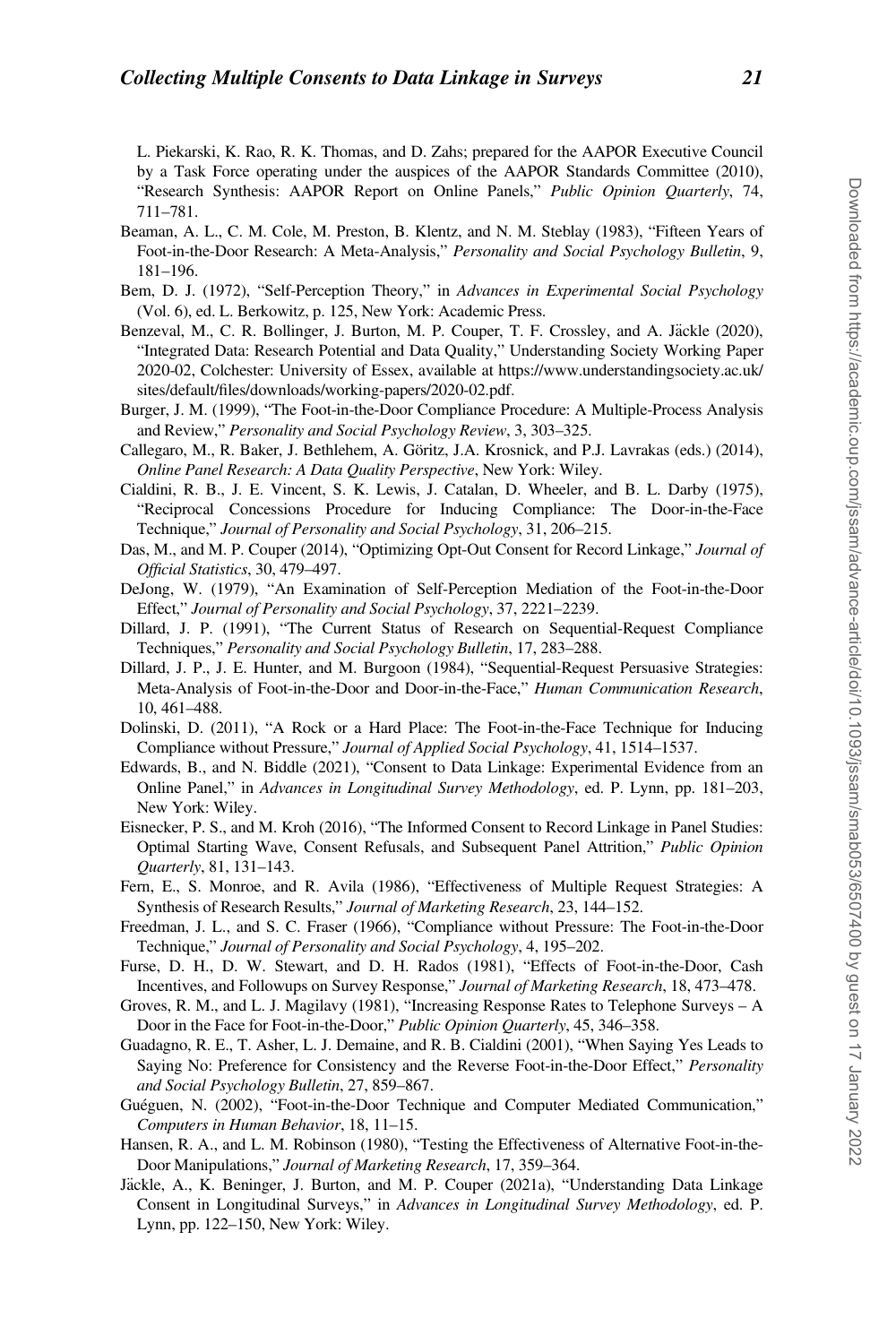- <span id="page-21-0"></span>Jäckle, A., J. Burton, M. P. Couper, and T. F. Crossley (2021b). Understanding and Improving Data Linkage Consent in Surveys (Data Collection), Colchester, Essex: UK Data Service, http:// doi.org/10.5255/UKDA-SN-855036.
- Jäckle, A., J. Burton, M. P. Couper, T. F. Crossley, and S. Walzenbach (2021c). "Understanding and Improving Data Linkage Consent in Surveys," Understanding Society Working Paper 2021- 01, Colchester: University of Essex, available at [https://www.understandingsociety.ac.uk/sites/](https://www.understandingsociety.ac.uk/sites/default/files/downloads/working-papers/2021-01.pdf) [default/files/downloads/working-papers/2021-01.pdf](https://www.understandingsociety.ac.uk/sites/default/files/downloads/working-papers/2021-01.pdf)

————. (2021d). "How and Why Does the Mode of Data Collection Affect Consent to Data Linkage?" Understanding Society Working Paper 2021-04, Colchester: University of Essex, available at [https://www.understandingsociety.ac.uk/sites/default/files/downloads/working](https://www.understandingsociety.ac.uk/sites/default/files/downloads/working-papers/2021-04.pdf)[papers/2021-04.pdf](https://www.understandingsociety.ac.uk/sites/default/files/downloads/working-papers/2021-04.pdf)

- Kamins, M. A. (1989), "The Enhancement of Response Rates to a Mail Survey through a Labeled Probe Foot-In-the-Door Approach," Journal of the Market Research Society, 31, 273–283.
- Keusch, F., B. Struminskaya, C. Antoun, M. P. Couper, and F. Kreuter (2019), "Willingness to Participate in Passive Mobile Data Collection," Public Opinion Quarterly, 83, 210-235.
- Korbmacher, J. M., and M. Schroeder (2013), "Consent When Linking Survey Data with Administrative Records: The Role of the Interviewer," Survey Research Methods, 7, 115-131.
- Kreuter, F., J. W. Sakshaug, and R. Tourangeau (2016), "The Framing of the Record Linkage Consent Question," International Journal of Public Opinion Research, 28, 142–152.
- Mostafa, T. (2016), "Variation within Households in Consent to Link Survey Data to Administrative Records: Evidence from the UK Millennium Cohort Study," International Journal of Social Research Methodology, 19, 355–375.
- Pascale, J. (2011), "Requesting Consent to Link Survey Data to Administrative Records: Results from a Split-Ballot Experiment in the Survey of Health Insurance and Program Participation," Technical Report, Survey Methodology Series 2011-03, United States Census Bureau.
- Pascual, A., and N. Guéguen (2005), "Foot-in-the-Door and Door-in-the-Face: A Comparative Meta-Analytic Study," Psychological Reports, 96, 122–128.
- Peycheva, D., G. Ploubidis, and L. Calderwood (2021), "Determinants of Consent to Administrative Records Linkage in Longitudinal Surveys: Evidence from Next Steps," in Advances in Longitudinal Survey Methodology, ed. P. Lynn, pp. 151–180, New York: Wiley.
- Poon, P., G. Albaum, and F. Evangelista (1999), "An Empirical Test of Alternative Theories of Survey Response Behaviour," International Journal of Market Research, 41, 1–20.
- Reingen, H., and J. B. Kernan (1977), "Compliance with an Interview Request: A Foot-in-the-Door, Self-Perception Interpretation," Journal of Marketing Research, 14, 365–369.
- Sakshaug, J. W., M. P. Couper, M. B. Ofstedal, and D. R. Weir (2012), "Linking Survey and Administrative Records: Mechanisms of Consent," Sociological Methods & Research, 41, 535–569.
- Sakshaug, J. W., S. Hülle, A. Schmucker, and S. Liebig (2017), "Exploring the Effects of Interviewer- and Self-Administered Survey Modes on Record Linkage Consent Rates and Bias," Survey Research Methods, 11, 171–188.
- Sakshaug, J. W., A. Schmucker, F. Kreuter, M. P. Couper, and E. Singer (2019), "The Effect of Framing and Placement on Linkage Consent," Public Opinion Quarterly, 83, 289–308.
- Sakshaug, J. W., J. Stegmaier, M. Trappmann, and F. Kreuter (2019), "Does Benefit Framing Improve Record Linkage Consent Rates? A Survey Experiment," Survey Research Methods, 13, 289–304.
- Sakshaug, J. W., V. Tutz, and F. Kreuter (2013), "Placement, Wording, and Interviewers: Identifying Correlates of Consent to Link Survey and Administrative Data," Survey Research Methods, 7, 133–144.
- Sakshaug, J. W., D. Wolter, and F. Kreuter (2015), "Obtaining Record Linkage Consent: Results from a Wording Experiment in Germany," Survey Insights: Methods from the Field, available at: [http://surveyinsights.org/?p](http://surveyinsights.org/?p=7288)=[7288.](http://surveyinsights.org/?p=7288)
- Sala, E., J. Burton, and G. Knies (2012), "Correlates of Obtaining Informed Consent to Data Linkage: Respondent, Interview and Interviewer Characteristics," Sociological Methods and Research, 41, 414–439.